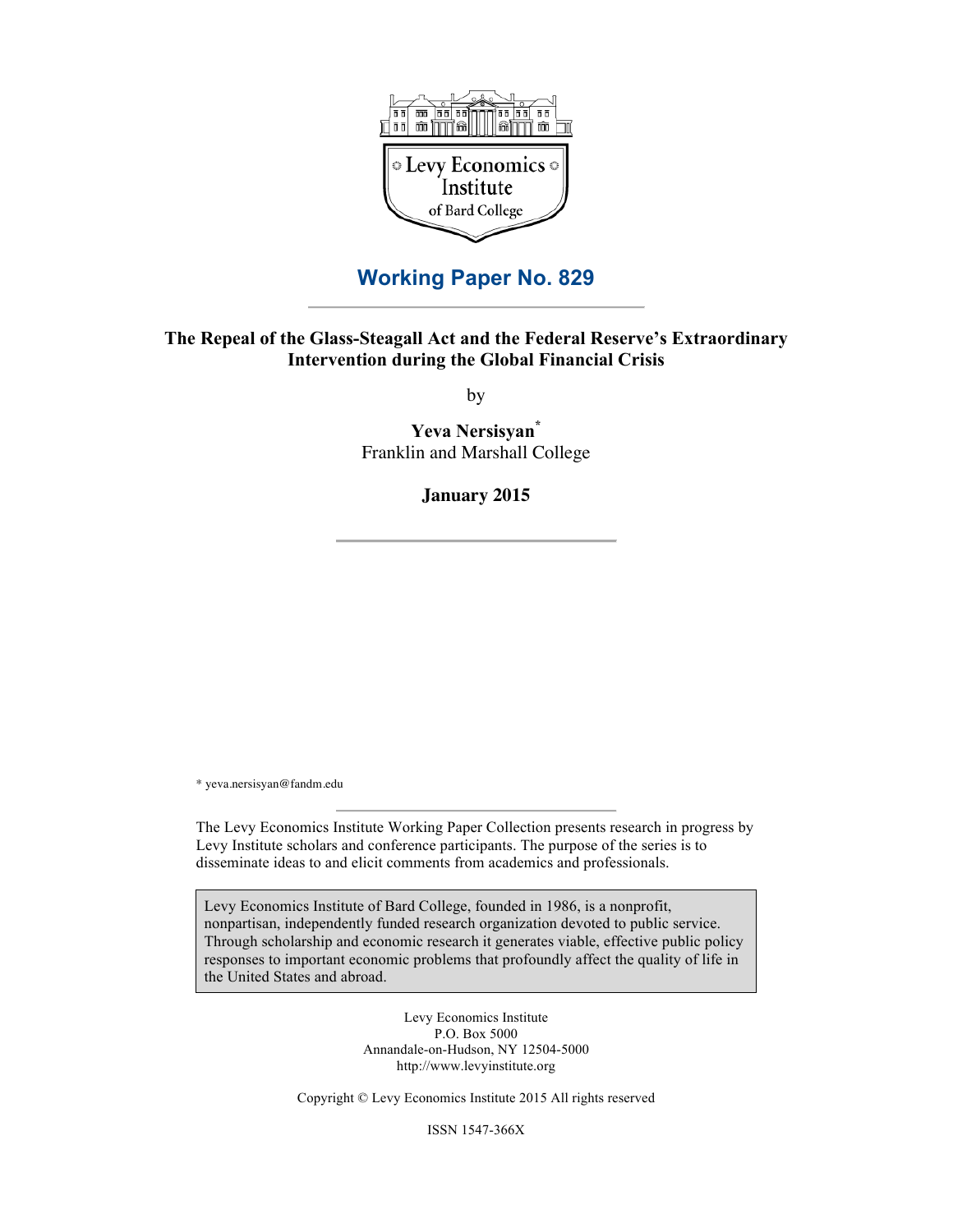#### **Abstract**

Before the global financial crisis, the assistance of a lender of last resort was traditionally thought to be limited to commercial banks. During the crisis, however, the Federal Reserve created a number of facilities to support brokers and dealers, money market mutual funds, the commercial paper market, the mortgage-backed securities market, the triparty repo market, et cetera. In this paper, we argue that the elimination of specialized banking through the eventual repeal of the Glass-Steagall Act (GSA) has played an important role in the leakage of the public subsidy intended for commercial banks to nonbank financial institutions. In a specialized financial system, which the GSA had helped create, the use of the lender-of-last-resort safety net could be more comfortably limited to commercial banks.

However, the elimination of GSA restrictions on bank-permissible activities has contributed to the rise of a financial system where the lines between regulated and protected banks and the so-called shadow banking system have become blurred. The existence of the shadow banking universe, which is directly or indirectly guaranteed by banks, has made it practically impossible to confine the safety to the regulated banking system. In this context, reforming the lender-of-last-resort institution requires fundamental changes within the financial system itself.

**Keywords**: Banks; Central Banking; Deregulation; Federal Reserve; Financial Crises; Glass-Steagall Act; Lender of Last Resort; Minsky; Regulation; Securitization; Shadow Banking

**JEL Classifications:** B50, E50, E58, G10, G18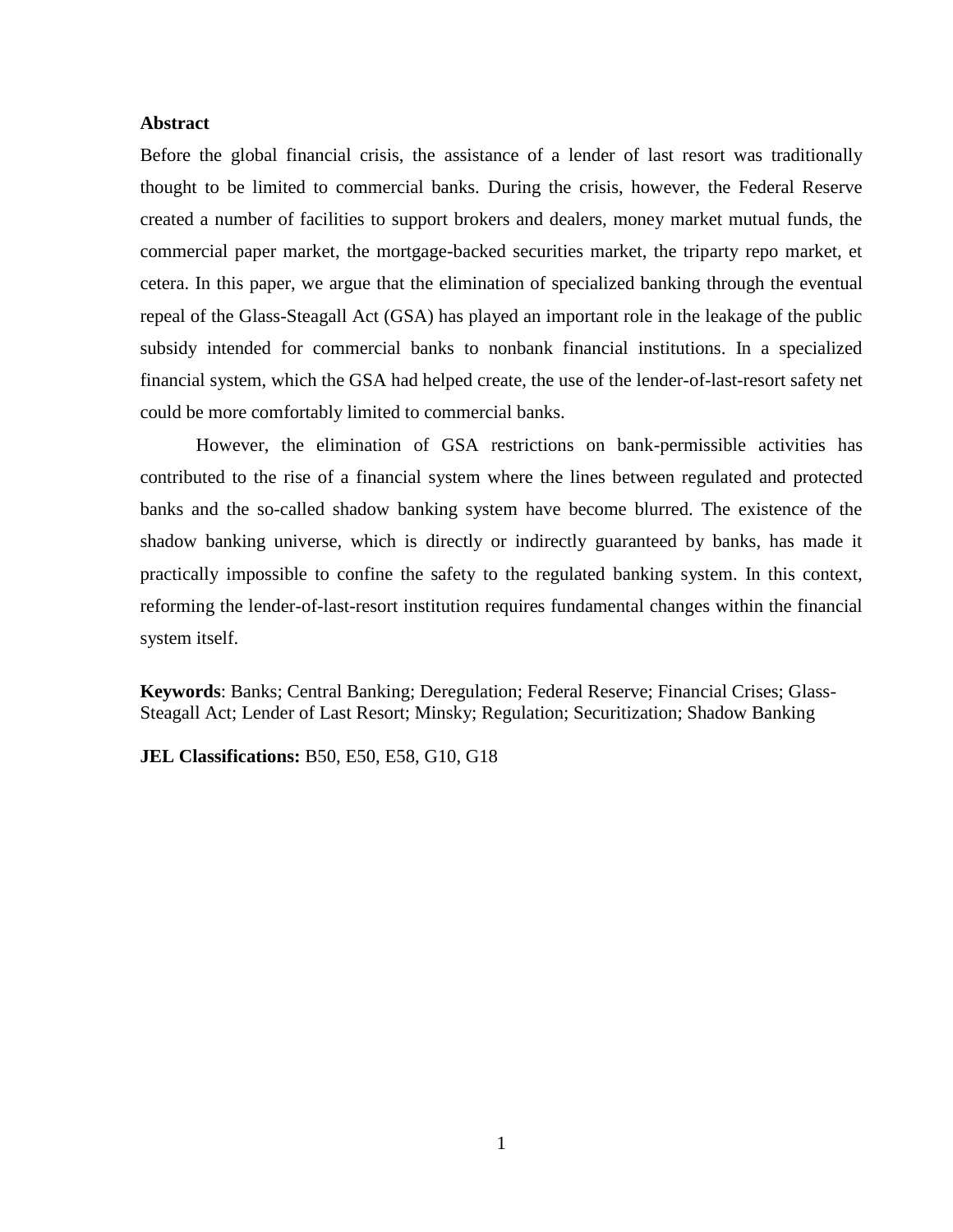#### **1. INTRODUCTION**

One of the important features of the Fed's response to the financial crisis was the wide range of facilities that it created to prop up specific markets and institutions. While traditionally, the lender-of-last-resort support was thought to be limited to commercial banks, during the crisis this safety net was extended to a wide array of markets and institutions—brokers and dealers, money market mutual funds, the commercial paper market, the mortgage-backed securities market, the tri-party repo market, etc. The Fed expanded the circle of its counterparties to include almost every type of financial institution, and even individuals and foreign central banks. It also expanded the type of collateral it accepted (see Cheun et al., 2009). Indeed, the support granted to commercial banks *proper* constituted only a small part of the Fed's overall intervention.

The consensus is that the Fed's extraordinary intervention is warranted given the extraordinary nature of the crisis. If the crisis itself was a rare event, then the same is true about the Fed's actions. But since the financial system we have today closely resembles the one that failed in 2007, there is no reason to expect that a similar response won't be forthcoming next time there is a crisis. Therefore, we should attempt to understand why it has become difficult to contain the safety net within the regulated banking system as it had been done many times in the past. In this paper, we argue that the elimination of specialized banking through the eventual repeal of the Glass-Steagall Act (GSA) has played an important role in the leakage of the public subsidy intended for commercial banks to nonbank financial institutions.

In a specialized financial system, which Glass-Steagall had helped create, the use of the safety net could be more comfortably limited to commercial banks. Since a significant part of private liquidity creation occurred on the balance sheets of commercial banks, the provision of central bank liquidity to these institutions was sufficient to stall crises. Moreover, support in times of distress came at the cost of tight regulation and supervision of banks by the lender of last resort. The institutions that operated through access to capital markets, such as investment banks, had liquidity lines with large commercial banks, effectively making the latter their lenders of last resort (LOLR).

The elimination of compartmentalization in the financial system raised some issues for the use of the public safety net. In a system where various financial activities were to be combined under the roof of one organization, it was no longer clear which activities and which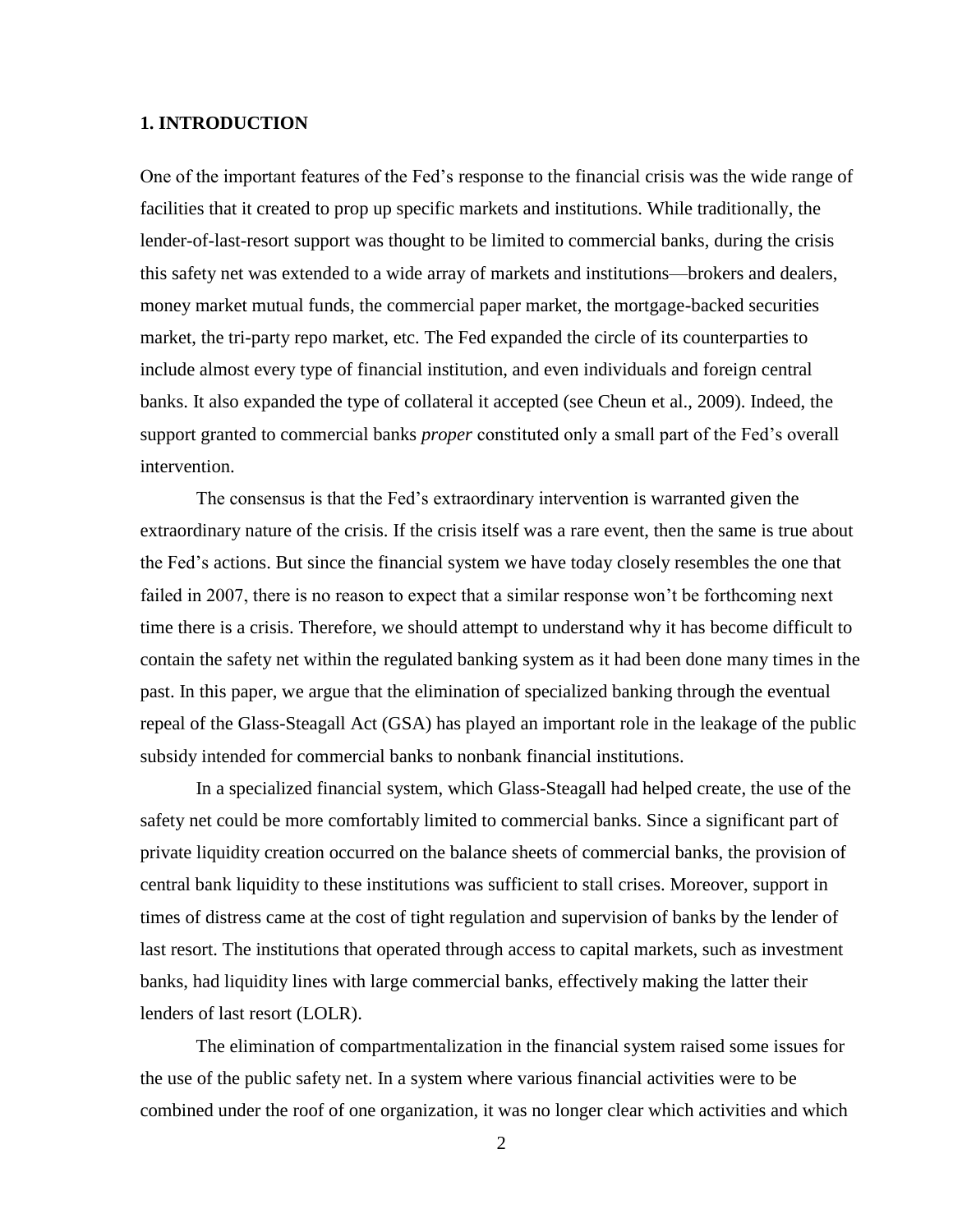institutions would enjoy the public subsidy. As Gerald Corrigan (1982, 6) argued, the existence of the LOLR and deposit insurance presented important problems for eliminating the separation between commercial banks and other financial entities. The repeal would necessitate either getting rid of this safety net, or making it available to every institution that performed "banking functions." The proponents of the repeal charged back that the holding company structure would insulate the bank subsidiary from the losses of nonbank subsidiaries. Moreover, sections 23A and 23B of the Federal Reserve Act, which placed restrictions on the terms of transactions between banks and their affiliates, would provide an extra layer of protection (Benston 1990).

Clearly, the post-GSA financial system didn't pass the "insulation" test during the first major crisis it faced. The public subsidy generously leaked to nonbank institutions through two routes: indirectly, through inter-affiliate transfers, and directly, through the Fed's lending facilities created for different markets and institutions.<sup>1</sup> While the transfer of the public subsidy within the holding company can be easily traced back to the elimination of specialized banking, the link between the repeal of the GSA and the more direct intervention of the Fed requires further elaboration. We argue that the elimination of GSA restrictions on bank-permissible activities has contributed to the rise of a financial system where the lines between regulated and protected banks and the so-called shadow banking system have become blurred. The existence of the shadow banking universe, which is directly or indirectly guaranteed by banks, has made it practically impossible to contain the safety net within the regulated banking system. Therefore, simply helping the banks and even allowing them to bail out their subsidiaries wouldn't have stalled the crisis. The markets in which these banks were actively involved had to be supported as well, necessitating the opening of discount window lending to nonbanks. Moreover, the proliferation of the shadow banking system itself can be traced to the breakdown of walls between banks and the rest of finance. Thus, the Fed's rush to support the shadow banks during the financial crisis must be understood in the context of the relationship of banks and the shadow banking system that has materialized in the post-GSA financial system.

As the financial system has not undergone major changes since the crisis, there is little doubt that the Fed's "extraordinary actions" will become the norm. In fact, Dodd-Frank has reaffirmed the ability of the Fed to lend to nonbank financial institutions in "unusual and exigent circumstances," provided the Fed gets the Treasury's approval. Some have welcomed the

<sup>&</sup>lt;sup>1</sup> It is worth mentioning that most of the beneficiaries of the Fed's largesse were not previously under the Fed's direct regulatory purview.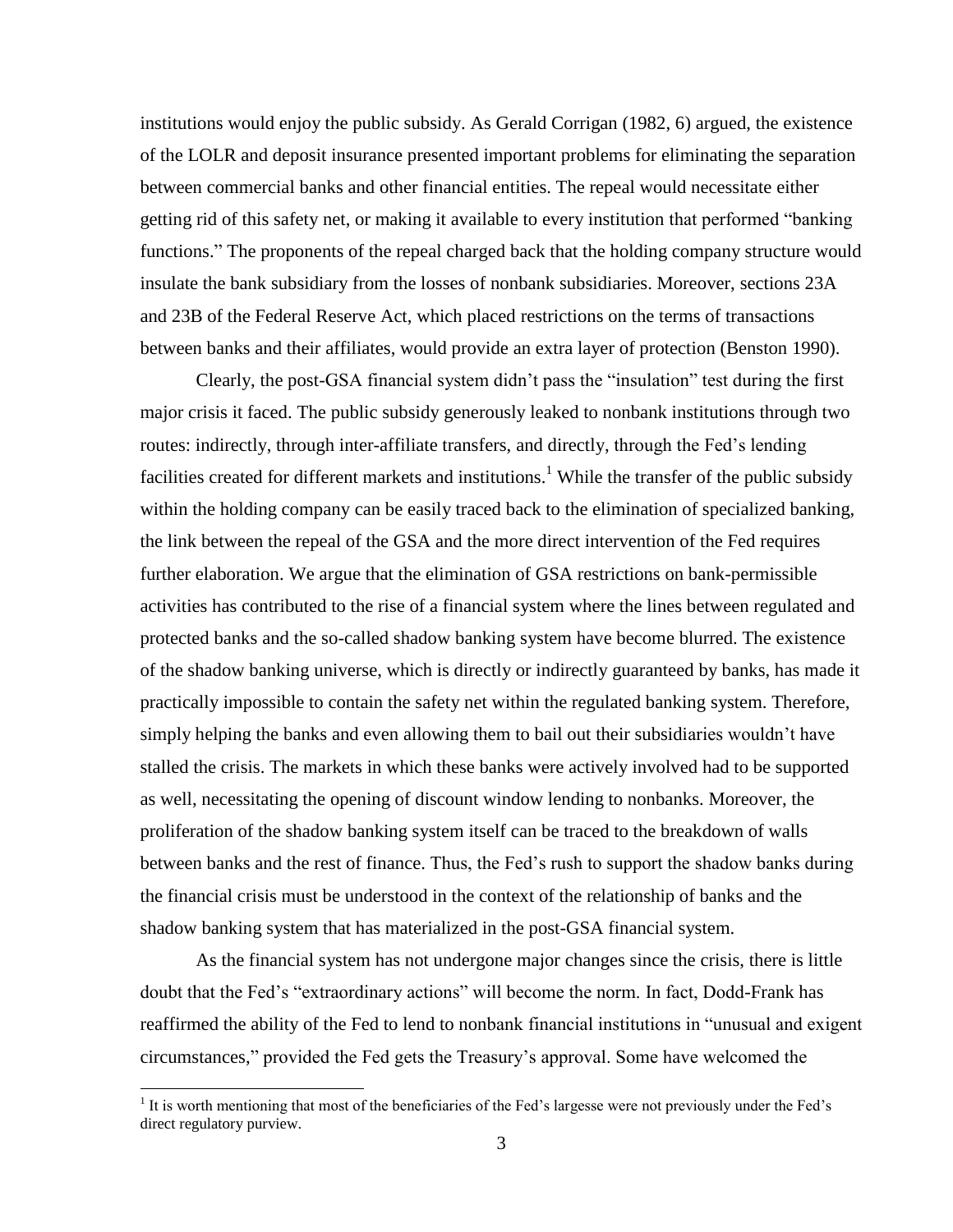extension of central bank support to nonbank counterparties as an assumption of the Fed's proper role in the modern, market-based financial system (see Mehrling 2010; Mehrling et al. 2012; Buiter 2008). Others have been more critical of the expansion of the public safety net to the financial sector and the socialization of what should have been private losses. The critics of the open-ended central bank support have argued that central bank guarantees should have some upper limit (Moe 2012). Ultimately, the issue boils down to the desirability of the type of financial system that has emerged in the past two decades. If the current financial system is, in fact, a positive development that provides economic and social benefits, then we need to think of ways to support it to make it more stable. But if it's not, then we need to reform the financial system to prevent the misuse of the public safety net, rather than reforming the safety net to fit this new system. Ultimately, the boundaries of the safety net need to be clearly delineated and the beneficiaries should be tightly regulated and supervised.

The rest of the paper is organized as follows: Section 2 discusses the shadow banking system and demonstrates that the repeal of the GSA has acted as a catalyst in the emergence of this system. It also argues that the bank-shadow bank nexus has made the previously successful two-tiered lender of last resort system, where the central bank lends to commercial banks and the latter lend to nonbanks, unworkable. Section 3 examines how the crisis started as a run on the shadow banking system and the actions that the Fed took to support various participants of this system. In addition to the facilities that the Federal Reserve set up to lend to different financial institutions, it also frequently suspended the rules that govern inter-affiliate transactions, thus allowing for the public subsidy to leak to nonbank affiliates of commercial banks. While the various facilities have received much press, the more subtle transfer of the subsidy has gone largely unnoticed. Section 4 discusses some principles for reforming the lender of last resort system to prevent the open-ended, and in many ways, unconditional commitment of public funds to private financial institutions. Section 5 concludes.

#### **2. THE SHADOW BANKING SYSTEM**

Since the financial crisis, there has been an increased interest in studying the so-called shadow banking or market-based financial system that has emerged in the past two decades. Traditionally, commercial banks have been the main suppliers of liquidity to the economy. The creation of liquidity by commercial banks involves accepting the illiquid liabilities of both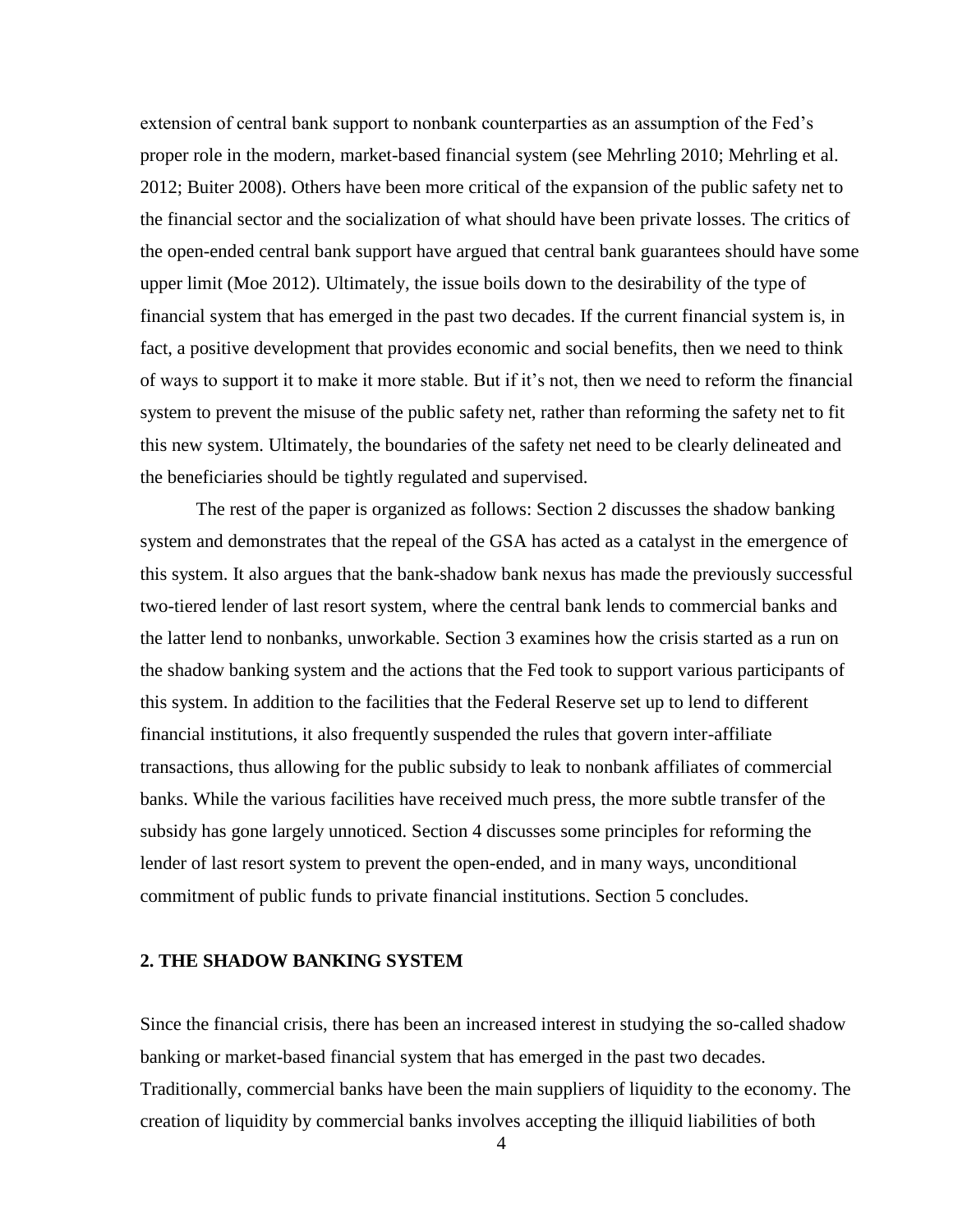nonfinancial and financial entities in exchange for their own liquid liabilities. As banks have access to the LOLRs, they don't rely on financial markets for their ability to create liquidity. In the past two decades the so-called market-based institutions have become increasingly important in supplying liquidity. Some have called these institutions shadow banks due to their ability to perform banking functions, although outside of the regulatory purview, i.e., in the shadows (McCulley 2007). The shadow banking system includes a broad set of financial intermediaries that participate in the process of liquidity creation through their access to financial markets. This includes hedge funds, private equity funds, money market mutual funds, broker-dealers, conduits, Structured Investment Vehicles (SIVs) and other special-purpose, off-balance-sheet vehicles (SPVs),<sup>2</sup> mortgage brokers, finance companies, etc. Pozsar et al. (2010, 2) define shadow banks as entities that perform "credit, maturity and liquidity transformation similar to traditional banks" but without public guarantees or access to the central bank as the LOLR.

Despite the existence of market-based institutions that create liquidity, such as investment banks, it wasn't until the widespread use of securitization that the shadow banking system exploded, overtaking the commercial banking sector in terms of asset size. "The shadow banking system is organized around securitization and wholesale funding" (Pozsar et al. 2013, 6). In case of securitization, "liquidity is created by the structure of the balance sheet of a separate institution, such as a trust or a special purpose entity (or vehicle)... [through which] higher-risk, longer-term assets are transformed into lower-risk, shorter-term assets, and thus, lower-liquidity assets into higher-liquidity assets." (Kregel 2010, 9) In the second quarter of 2007, near the peak of the bubble, the assets of market-based institutions involved in securitization were 16 trillion (GSEs, GSE pools, ABS Issuers, broker dealers, finance companies), 1.2 times that of depository institutions (commercial banks, savings & loans and credit unions) (Adrian and Shin 2009, 1). This trend of the rising importance of shadow banks was especially pronounced in the mortgage market, with market-based institutions holding two thirds of the \$11 trillion worth of home mortgages (ibid, 4).

The funding of shadow banking institutions came through secured and unsecured borrowing in the commercial paper and repo markets (Pozsar et al. 2013, 6) and hence was short term. Institutional investors were the major suppliers of funds. For instance, securitization conduits that used asset-backed commercial paper for their funding depended to a large extent

<sup>&</sup>lt;sup>2</sup> For a detailed discussion of the mechanics of the shadow banking system see Pozsar et al. (2008), Pozsar et al. (2010), and Pozsar et al. (2013)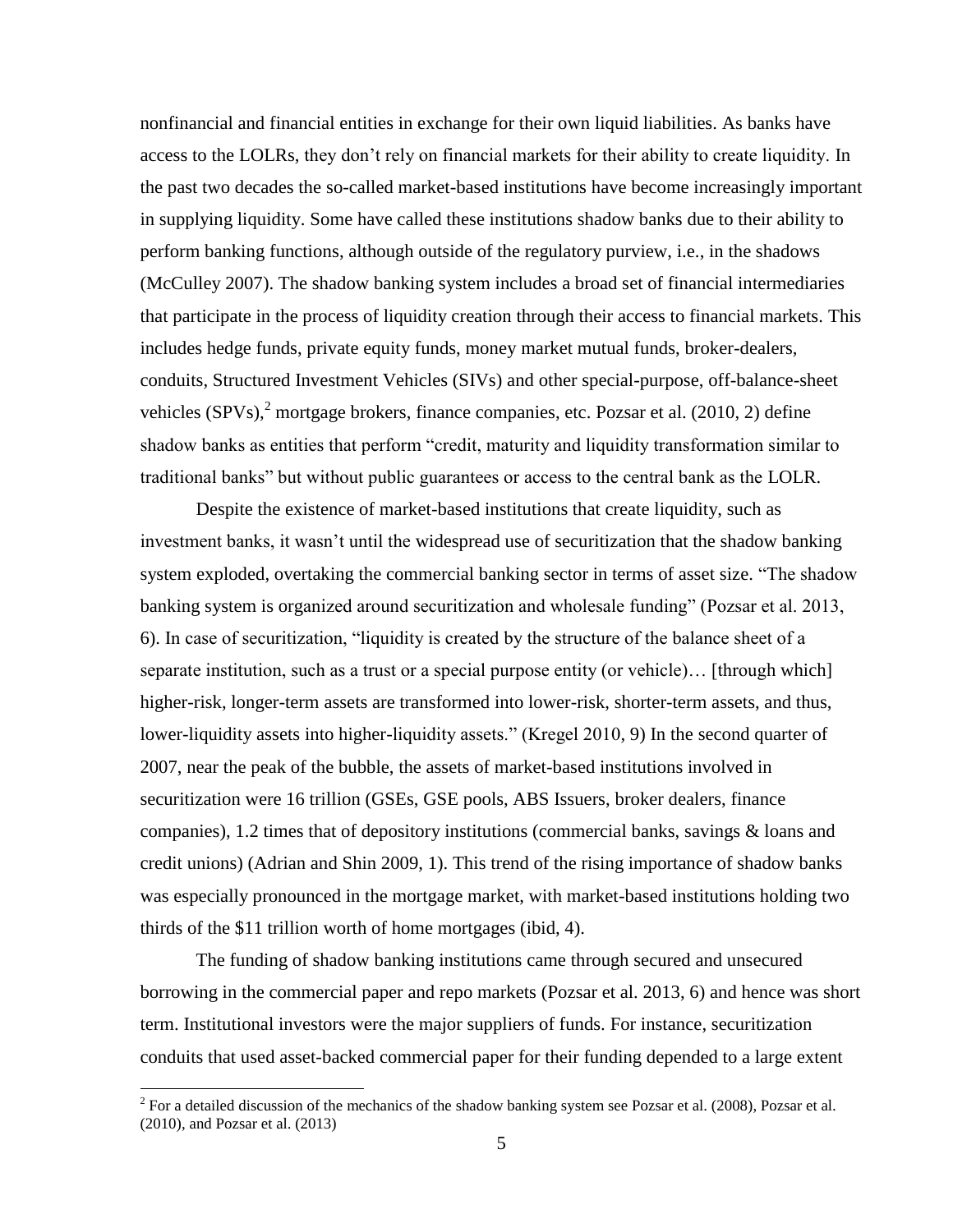on money market funds. Money market funds, mutual funds, pension funds and other institutional investors were the counterparties of broker-dealers in repo transactions. Pozsar and Singh (2011) and Pozsar (2011) demonstrate that asset managers in general, including pension and mutual funds need short-term credit market instruments such as asset-backed commercial paper and repurchase agreements for liquidity management purposes and for achieving their desired yield. Thus, managed money in general created demand for the shorter-term liabilities issued by shadow banks. Importantly, the short-term positions had to be constantly refinanced, and thus the transformation of illiquid loans into highly liquid short-term credit market instruments required constant refinancing of positions (Kregel 2009, 10). Unlike commercial banks, the shadow banking system required an uninterrupted access to short-term funding markets for liquidity creation.

#### **2.1 The Repeal of the Glass-Steagall Act and the Rise of Shadow Banks**

Even though the shadow banking system is often described as a competitor of the traditional banking system, this characterization is not entirely accurate. The large financial conglomerates that have emerged since the gradual repeal of the Glass-Steagall Act have had one leg in each side of the system. Pozsar et al. (2013) label the portion of the shadow banking system in which bank holding companies are actively involved the "internal" shadow banking system, since by way of being within the holding company, it is still within the regulatory purview. "The "internal" shadow banking subsystem refers to the credit intermediation process of a global network of banks, finance companies, broker-dealers, and asset managers and their on- and offbalance-sheet activities—all under the umbrella of financial holding companies" (Pozsar et al. 2013, 14). By combining commercial and investment banking activities under the same roof, financial holding companies have actively facilitated the rise of shadow banking (see Wilmarth 2009 and Nersisyan 2013). Through their nonbank subsidiaries, as well as their off-balance sheet activities, they have been enthusiastic participants in every step of the shadow liquidity creation process, from originating the loans destined for securitization, either directly or through their mortgage lender subsidiaries to securitizing these loans through off-balance sheet special purpose vehicles, as well as providing liquidity lines and credit enhancements to these securitization vehicles.

The first step in the securitization process is the origination of loans, which holding companies did through their bank subsidiaries (Pozsar 2013, 9), as well as by buying up active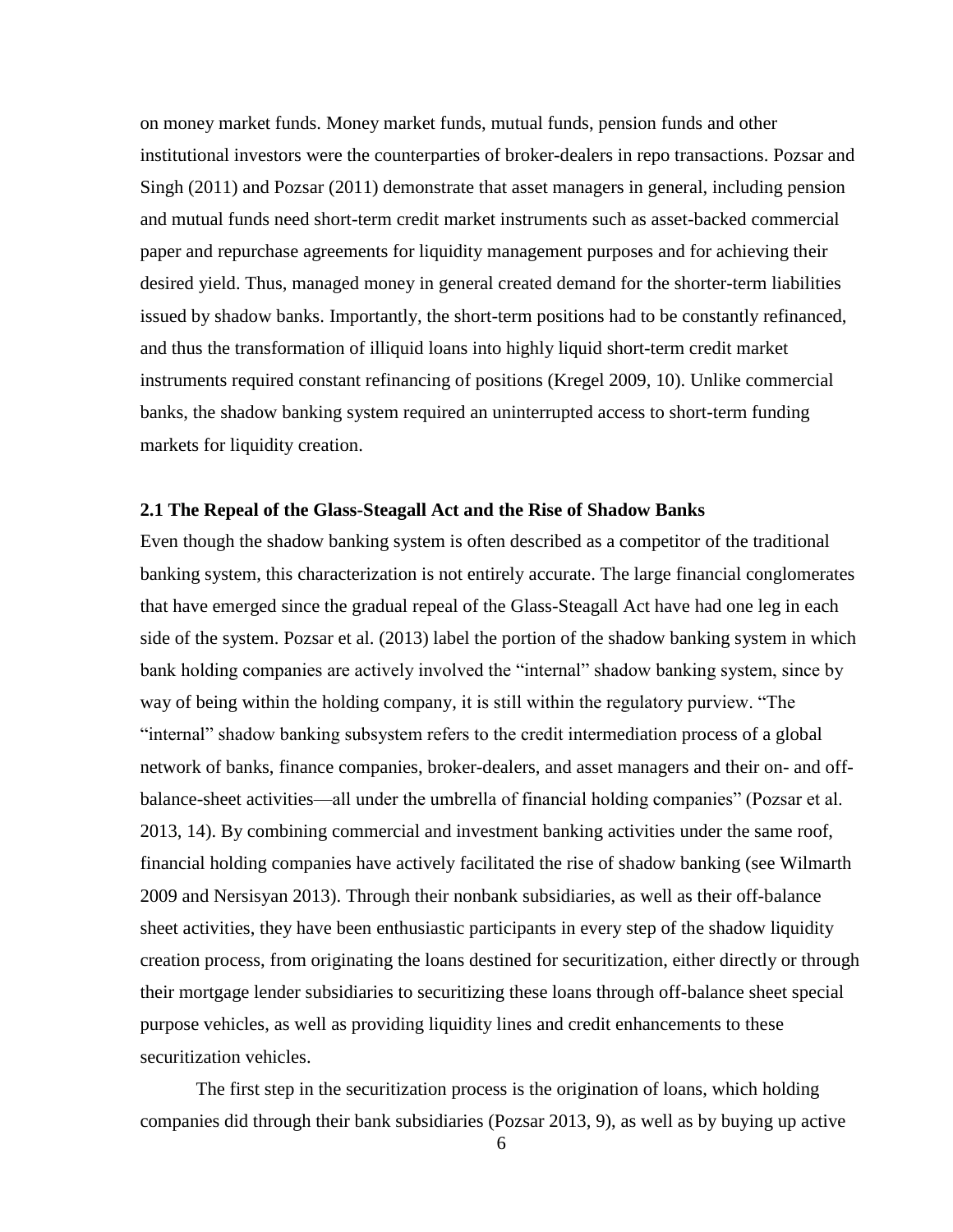nonbank mortgage lenders. The next steps are to "warehouse and accumulate loans in offbalance-sheet conduits that are managed by their broker-dealer subsidiaries…" and to "securitize loans through their broker-dealer subsidiaries by transferring them from the conduit into bankruptcy-remote special-purpose vehicles" (Pozsar et al. 2013 9-10). On average, from 2001 to 2007, the value of the loans securitized and sold (with servicing or other recourse retained) collectively by today's largest four holding companies—JPMorgan Chase, Bank of America, Citigroup and Wells Fargo—amounted to about 42 percent of the value of their net loans and leases. The comparable number for 1-4 family residential loans was more than 85 percent. By contrast, assets securitized and sold by smaller banks (with assets from \$1 to \$10 billion) amounted to about 6 percent of the value of their net loans and leases. The comparable number for banks with assets greater than \$10 billion, excluding today's top four was only around 19 percent.<sup>3</sup>

Originating loans is certainly a traditional commercial banking activity, which banks could do even under the GSA. However, under the GSA limitations, the bank holding company couldn't own a broker-dealer subsidiary, and would, therefore, need to securitize the loans through independent broker-dealers. In this case, the incentive to do diligent credit analysis before granting a loan would arguably be higher. If the independent broker-dealers were taking the risks of being stuck with bad loans, they would have a greater incentive to not buy bad quality loans. But if the entity that was buying and selling the loans were the same, as was the case with the holding companies, the evaluation of the quality of assets could be compromised. Arguably, they would still have some incentive to perform diligent underwriting, as the whole conglomerate could get stuck with the loans/securities if they couldn't sell them. However, as they derived their profits from origination fees, this could "compensate" for the risk they were taking and thus change the incentive structure.

At the peak of the bubble in 2006, the largest US financial holding companies (FHC), such as Washington Mutual, Wells Fargo, JPMorgan Chase, Citigroup and Bank of America, were among the 15 largest issuers of asset-backed and mortgage-backed securities worldwide.<sup>4</sup> The large FHCs were also the biggest bookrunners, i.e., the distributors of the securitized products to institutional investors. In 2008, for instance, the market share of the top 10 bookrunners was 90 percent (Nersisyan 2013).

<sup>&</sup>lt;sup>3</sup> Source: FDIC Statistics on Depository Institutions and author's calculations.

<sup>4</sup> See abalert.com for detailed information on banks' securitization activities.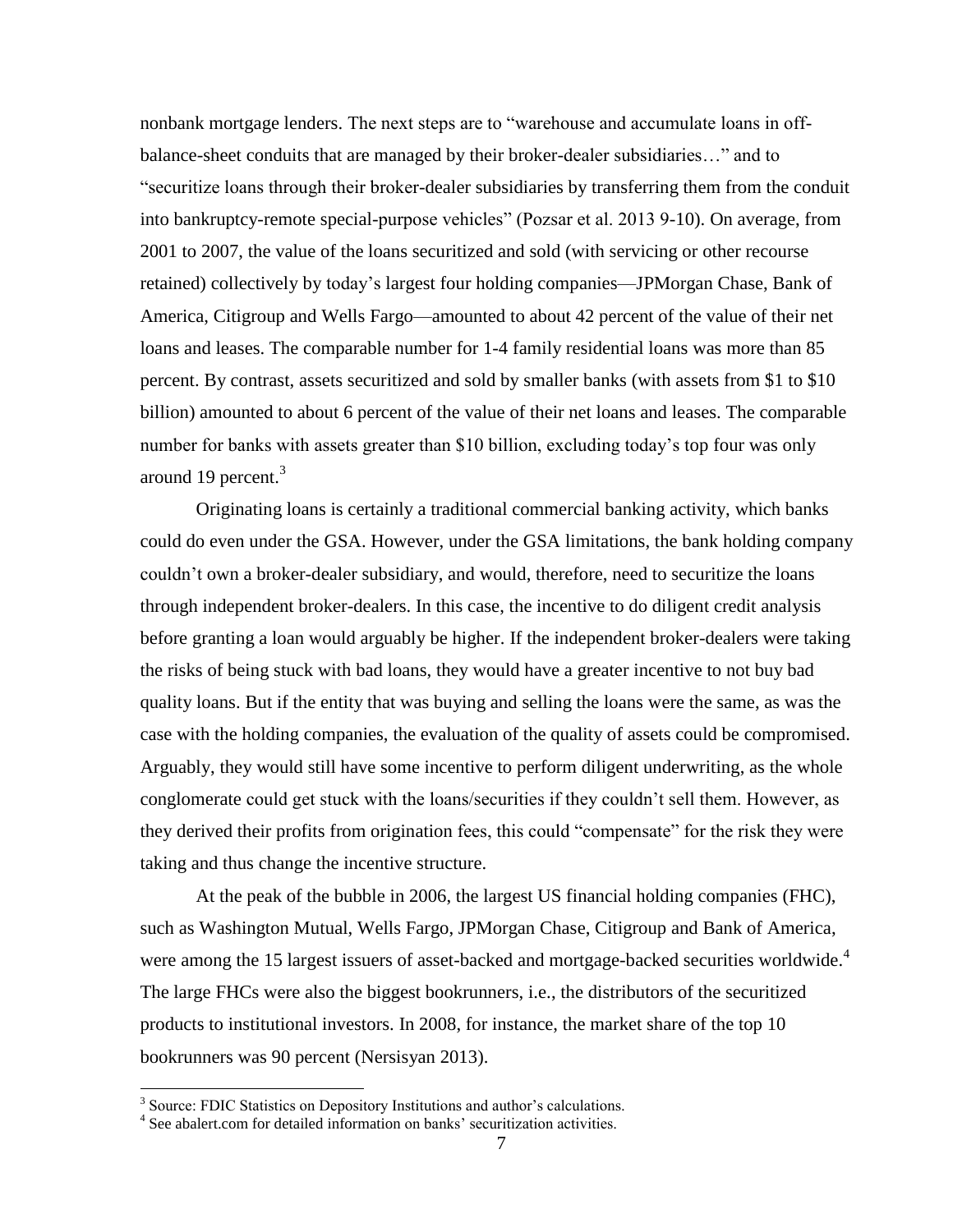The large FHCs also used their depository institution arms to facilitate their acquisitions of nonbank institutions that were active participants in the shadow banking system. For instance, in 2000 Citigroup acquired one of the largest subprime lenders, Associates First Capital Corporation, and was allowed by the Federal Reserve Board to transfer "\$46.7 billion in AFCC's commercial finance, credit card, and international consumer finance assets [including \$2.4 billion of low-quality assets] to its bank subsidiaries…" (Omarova 2011, 1708). Citigroup got a few other exemptions from limits on inter-affiliate transactions, and consequently, transferred a sizable amount of subprime mortgage assets to its bank subsidiary. This type of transaction allowed Citigroup, as well as other FHCs to take advantage of their access to deposit insurance and the LOLR to facilitate their securitization activities (Omarova 2011, 1711-1713).

Perhaps the most important way in which traditional banks supported the shadow banking system was through the provision of liquidity lines and credit guarantees to the entities involved in the shadow liquidity creation process. <sup>5</sup> Despite the fact that financial and nonfinancial entities have various sources of credit, commercial banks still represent an important source of liquidity for the economic system as a whole. Without credit supplied by banks, whether on a regular basis or through standby credit facilities, financial markets and nonbank financial institutions won't be able to function properly (Corrigan 1982, 4). The extreme maturity mismatch of shadow banking entities meant that positions needed to be constantly refinanced, which required the smooth operation of the short-term funding markets. Any minor financing difficulty could lead to a forced liquidation of positions leading to a fire sale of assets. The life span of the shadow banking system was thus limited to the willingness of institutional investors to invest in short-term credit market instruments. To prevent such an emergency liquidation, "Any prudent unit engaging in speculative finance will have alternative financing facilities available, [a lender of last resort] including some backup financing in case some primary channel either becomes too expensive or is no longer available" (Minsky 2008, 48). Even though the shadow banking system did not enjoy an official access to the Fed's discount window, many of the off-balance sheet vehicles had explicit or implicit access to liquidity lines from commercial banks. By acting as "lenders to other subsidiaries and off-balance-sheet

<sup>&</sup>lt;sup>5</sup><br>Liquidity support is different from credit enhancements. Liquidity lines protect against rollover risk, while credit enhancements protect against default risk. Credit enhancements usually amount to 8–10 percent of the issue, while liquidity lines support the totality of the issue, excluding the value of defaulted collateral.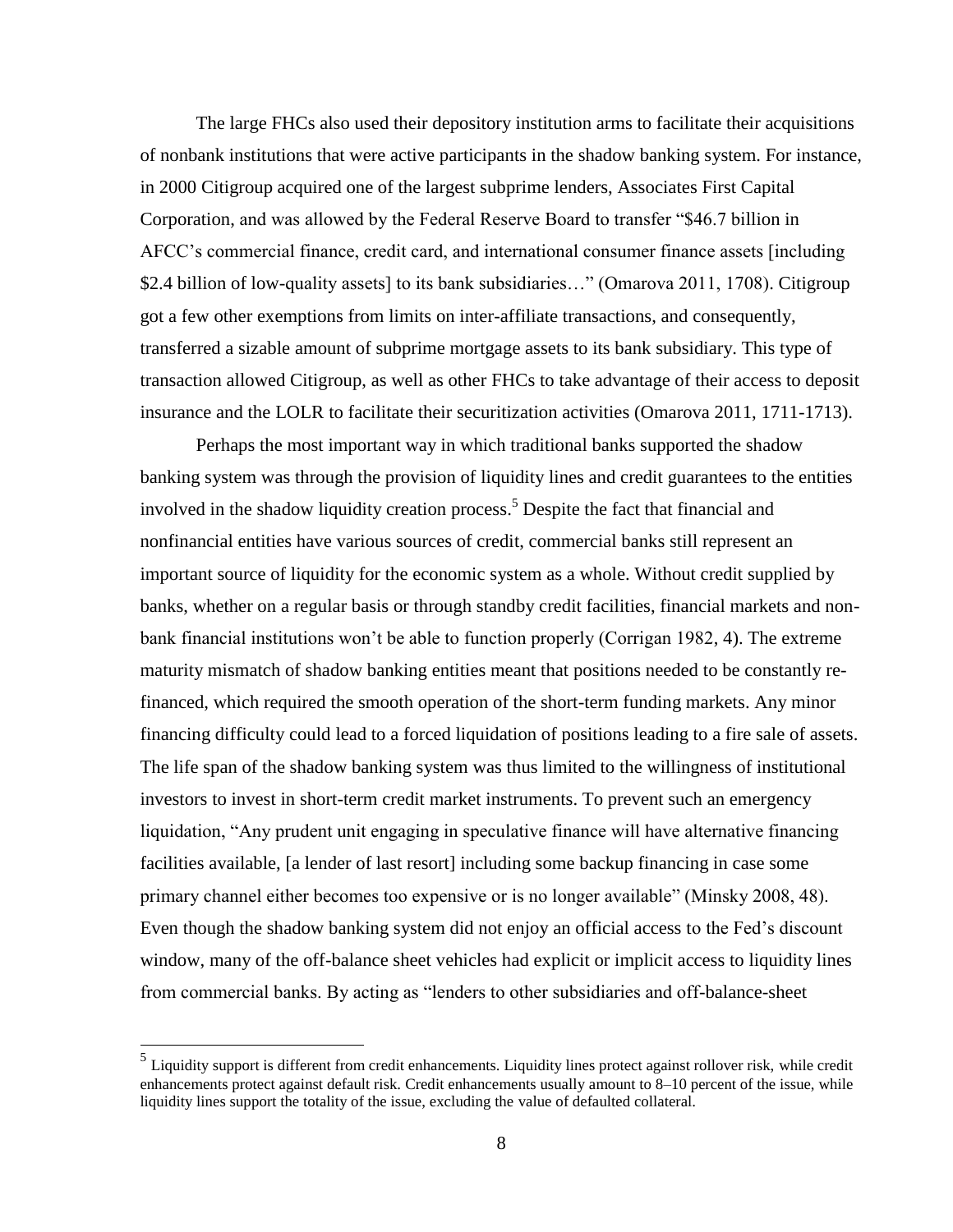vehicles involved in the warehousing and processing of loans, as well as the distribution and funding of structured credit securities" commercial bank affiliates of FHCs further supported the shadow banking system (Pozsar et al. 2013, 10).

The asset-backed commercial paper market, an important source of funding for shadow banks, wouldn't have been viable without the liquidity lines provided by commercial banks. Additionally, many of the largest mortgage lenders also got their regular and emergency funding from the largest financial institutions, including the largest universal banks (Wilmarth 2009, 1019-1020). But even "the best managed and capitalized broker/dealers" rely on bank lines of credit for their normal daily operations (Corrigan 1982, 4). For instance, when an underwriter of a guaranteed securities issue is unable to sell a portion of the issue, it needs to find another way to exchange the issuer's liability for currency or bank deposits. An unsold issue may necessitate that the bank "accept" the securities as collateral and issue a demand deposit against them. The regular funding of inventories of broker-dealers also requires access to commercial bank liabilities (Kregel 2012, 6). The tri-party repo market, where broker-dealers fund a large share of their activities, benefited from the support of the two clearing banks—JPMorgan Chase and the Bank of New York Melon. The role of the clearing banks was to provide intraday credit as the positions were unwound every day granting lenders access to their funds and borrowers access to their collateral. To emphasize the importance of repos for broker-dealers, at the peak of the boom in 2007, 38 percent of their funding came through these instruments (Adrian et al. 2009, 2).

The granting of liquidity lines is a traditional banking activity, which could have been conducted even under the Glass-Steagall limitations. So, one may argue that the repeal of the Act did not play an important role in the ability of commercial banks to support the shadow banking system. But here again the question of incentives becomes important. When a bank grants a liquidity line to an unaffiliated entity, it is accepting the rollover risk for a small fee. Therefore, it has an incentive to conduct diligent credit analysis before determining whether to grant such a line. The incentives change when the entity getting the liquidity line is an affiliate or an off-balance sheet entity. In this case, the bank has an incentive to grant a competitive advantage to its subsidiary, and therefore it may compromise its credit standards. Moreover, in

 $6$  A tri-party repo transaction involves three entities: the borrower, usually a broker-dealer; a lender, usually institutional investors; and a clearing bank. The clearing bank takes the collateral, determines the haircut and transfers the payments to the appropriate entities when the transactions are entered into and when they are unwound.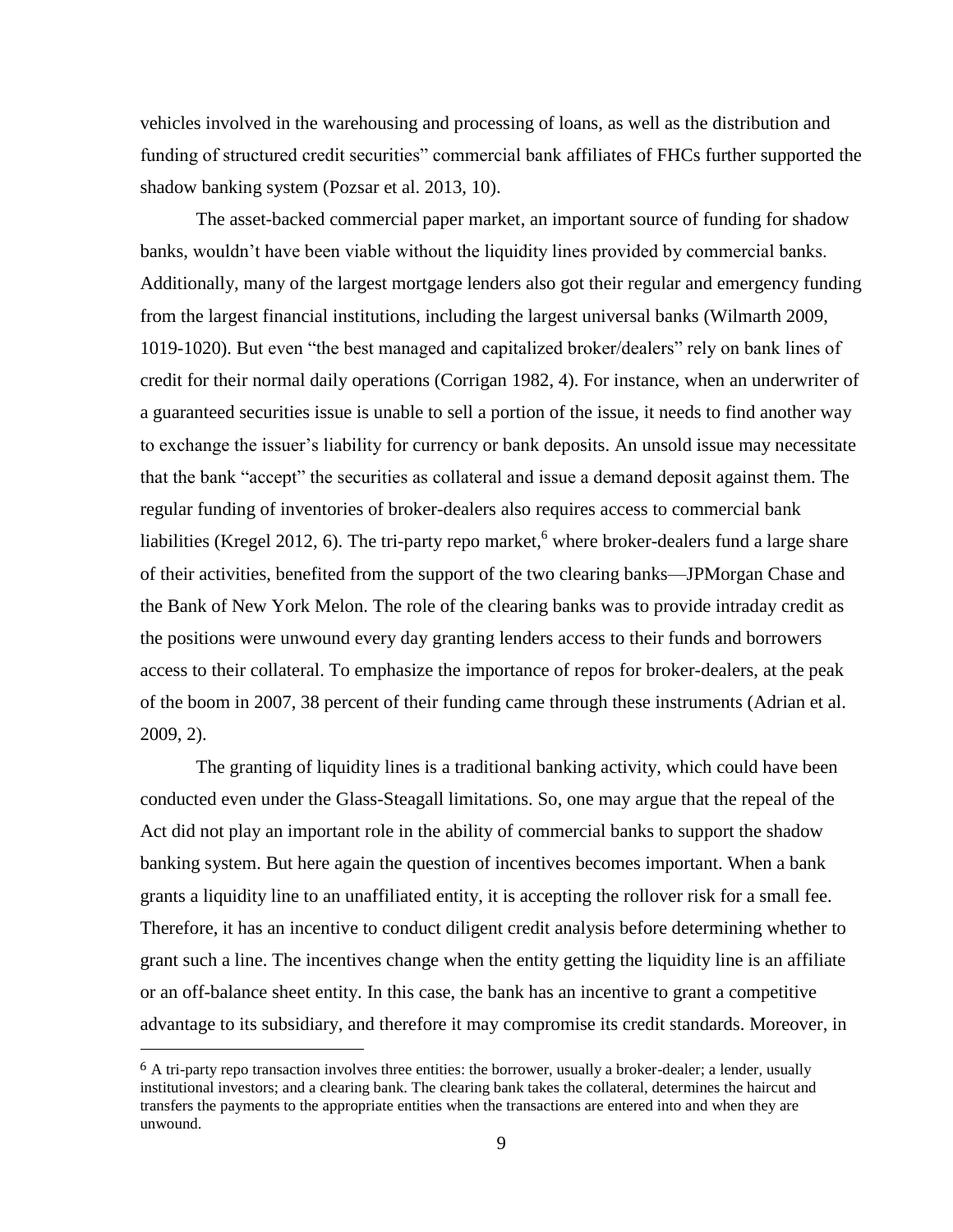this scenario it is not simply getting a fee for providing the line, but the holding company, which it belongs to, gets to pocket the profits from the particular activity that is getting the liquidity support.

In sum, nonbank financial firms' ability to create liquidity depends on their ability "to borrow in order to hold" their assets, which is based on their ability to make these assets "accepted" by deposit-creating banks. Ultimately, liquidity created by shadow banks relies on liquidity created by traditional banks—on the willingness of banks to "accept" their liabilities in exchange for their own. Hence, all liquidity, even that created through the capital markets is "ultimately dependent on the liquidity created by the banks" (Kregel 2012, 7), since banks are the only institutions that issue the means of payment. Placing commercial banks with the ability to create true liquidity under the same roof with entities that require access to that liquidity for their own activities was a recipe for disaster.

#### **2.2 The Breakdown of the Two-tiered Lender of Last Resort System**

Prior to the elimination of specialized banking the LOLR institution in the US was structured as a two-tiered system. The Fed acted as the LOLR to commercial banks, while the latter provided emergency lending to nonbank entities, both financial and nonfinancial. Even though bank credit lines are used in normal times, they become particularly important during crises and panics. As the only entities that are able to create deposits when they lend, banks are in a position to supply liquidity when others won't or can't (Corrigan 1982). This system performed well during the financial disturbances of the 70s and 80s, as both financial and non-financial institutions that needed emergency lending were able to use the banking system as a temporary solution, while looking for longer-term solutions to their problems. The ability to rely on banks even for a temporary solution of liquidity issues was important in containing these shocks within particular institutions or markets (Corrigan 1982, 4).

But with universal banking this system broke down for at least two reasons. First, with banks now competing with nonbank financial institutions, they could refuse to grant credit to their competitors, even if the latter were creditworthy. If the bank and the institution requesting credit were competitors in some other line of business, the bank could be tempted to let the competitor fail. Second, the largest banks that are the most important providers of lines of credit belong to financial holding companies. Their engagement in the same type of activities as nonbank institutions may make them unable to serve as LOLRs. For instance, if a broker-dealer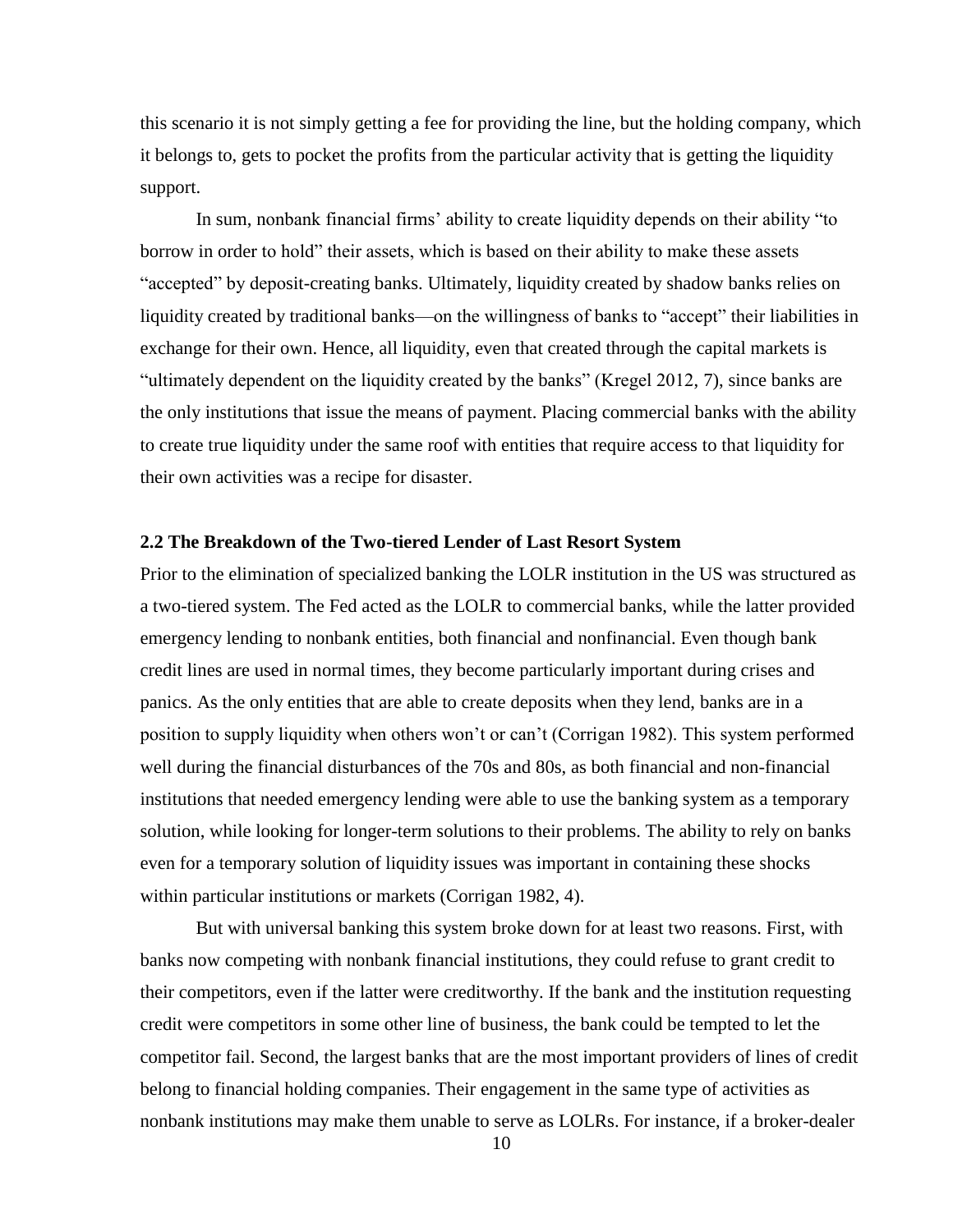is unable to fund its inventory of mortgage-backed securities in the market, it may have to turn to a bank for a bridge loan. However, a universal bank may itself have a broker-dealer subsidiary with significant positions in the asset class that is difficult to fund in the market. If this institution is facing the same challenges as others that want to borrow from it, it may not be willing or able to lend to them. The bank itself may be in no position to act as an LOLR as it needs to turn to the Fed on its own account. Moreover, banks may also have an incentive to support their own affiliates at the expense of other institutions. Corrigan (1982, 5) rightly argues that in crises situations, banks' ability to be an impartial judge of other institutions' creditworthiness is especially important, as it is in times like that when "potential for compromise in the impartiality of the credit decision making process is greatest and the potential for asset quality deterioration is the largest." During the financial crisis, banks were unable to support nonbank entities that needed liquidity, creating the need for direct lending by the Federal Reserve.

### **3. THE RUN ON SHADOW BANKS AND THE FED'S INTERVENTION**

As early as 1993, Boyd and Gertler recognized that a "withdrawal of money market instruments," rather than a traditional run by depositors, had emerged as the source of instability in banking. They argued that the stability of the system was "tied critically to the judgments of lenders in the money market" (Boyd and Gertler 1993, 328). Similarly, Minsky (1994, 15) argued that a "run from these funds,"<sup>7</sup> i.e., institutional funds, in the form of redemptions by investors would necessarily force asset liquidation and cause an asset price deflation. These insights were prophetic as the global financial crisis was triggered by a run on the shadow banking system. In August of 2007, after the French bank BNP Paribas suspended withdrawals from three funds that had invested in asset-backed commercial paper (ABCP), the ABCPfederal funds spreads shot up. As soon as investors became concerned about the state of the housing market, short-term funding markets dried up, cutting short the life span of market-based institutions. The amount of outstanding asset-backed commercial paper declined by about \$411 billion from 2007 to 2008.<sup>8</sup> This was the beginning of the freezing of short-term funding

l

<sup>&</sup>lt;sup>7</sup> Such a run seemed to have occurred in October of 1987 when block traders withdrew from the market (Minsky 1988, 3).

<sup>8</sup> Data from the US Flow of Funds Accounts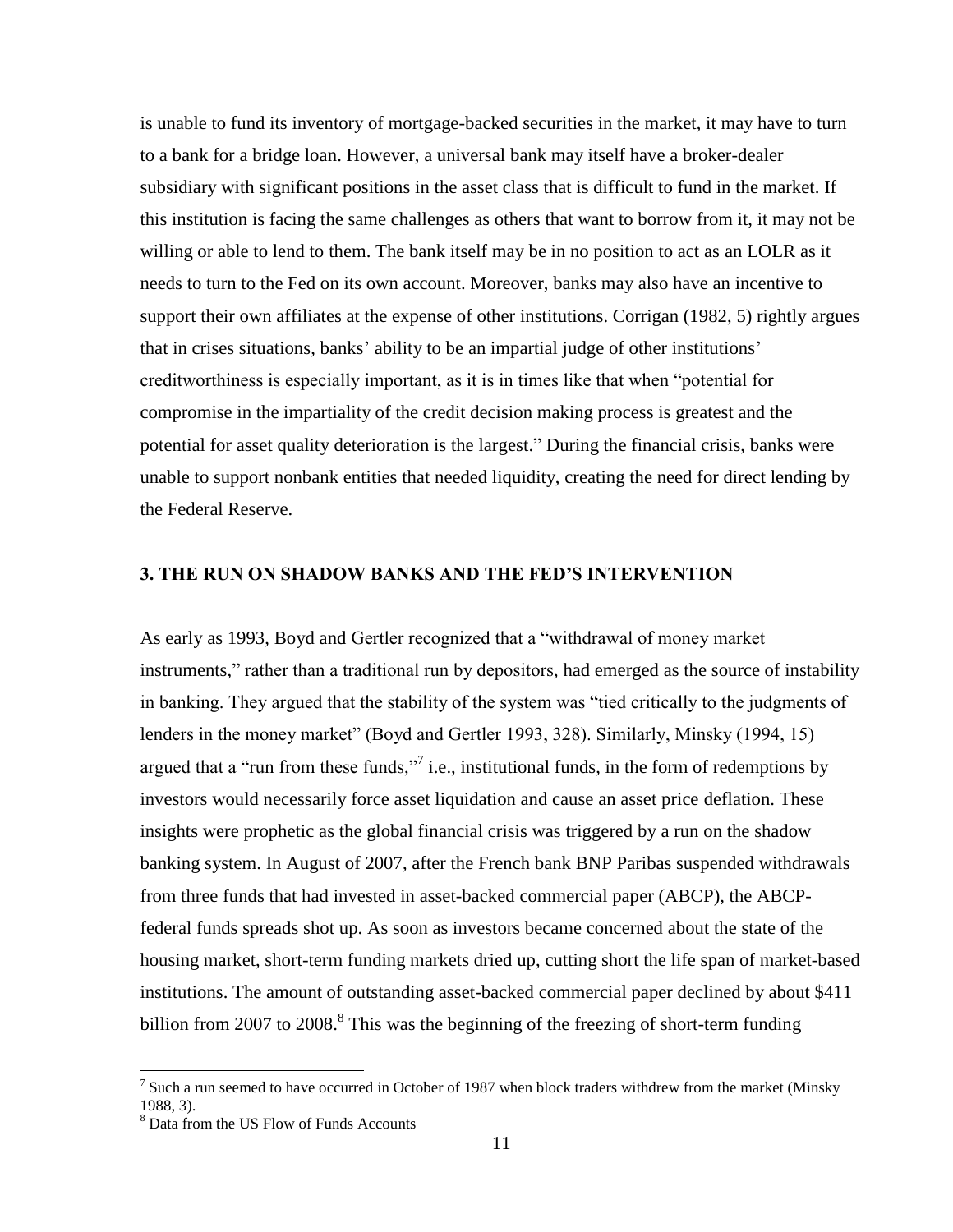markets. The repo market faced a run similar to the commercial paper market. The repo haircut index<sup>9</sup> skyrocketed from "zero in early 2007 to nearly 50% at the peak of the crisis in late 2008" (Gorton and Metrick 2012, 428). Mortgage-backed securities, as well as other less liquid collateral such as asset-backed securities and corporate equities had come to be increasingly used as collateral for repo transactions in the run up to the crisis. Less liquid collateral constituted on average about 45 percent of total collateral in 2005, but increased steadily to more than 50 percent by 2007, and even reached 60 percent early in 2009 (Adrian et al. 2009, 4, chart 3). Another important trend was the move away from term-repo to overnight repo funding. Between 1998 and 2004, on average, only 50 percent of repo funding was overnight. By 2008 that number had reached 75 percent. At the same time, the size of the repo market had increased from \$450 billion in 1994 to \$3 trillion in 2008, representing a significant increase in short-term funding in the financial system (Adrian et al. 2009, 3). The increase in haircuts applied to less liquid collateral basically meant the freezing of the tri-party repo market. Combined with the short-term nature of repo transactions, this meant that without some support from the Fed, the tri-party repo market was basically useless as a funding source for broker-dealers that needed to finance their inventories.

Once short-term funding markets dried up, shadow banks had no LOLR to turn to. Instead, lines of credit at commercial banks served as substitutes. But as Minsky (2008) recognized long ago, the ultimate fall-back institution for the system as a whole is the central bank, which puts a floor under asset prices by making the fire sale of assets unnecessary. Indeed, the collapse of asset prices and financial markets didn't stop until the Fed intervened. On March 16, 2008, the Fed created the Primary Dealer Credit Facility that "functioned as an overnight loan facility for primary dealers, similar to the way the Federal Reserve's discount window provides a backup source of funding to depository institutions" (Board of Governors of the Federal Reserve System). The facility accepted a wide range of collateral from Treasury securities to mortgage-backed securities and non-investment grade securities and equities (Adrian et al. 2009, 4–6). It was one of the most frequently used facilities with loan originations of about \$9 trillion or 30 percent of the Fed's overall intervention (Felkerson 2011). The Term Securities Lending Facility (TSLF), also geared at broker-dealers, was created just a few days earlier. Instead of lending funds, the TSLF lent securities to broker-dealers, and as such "was a

 $9<sup>9</sup>$  The index is the weighted average of the haircuts on nine privately issued assets from corporate securities to CDOs (see Gorton and Metrick 2012, Table 2, Panel D for the assets included in the index).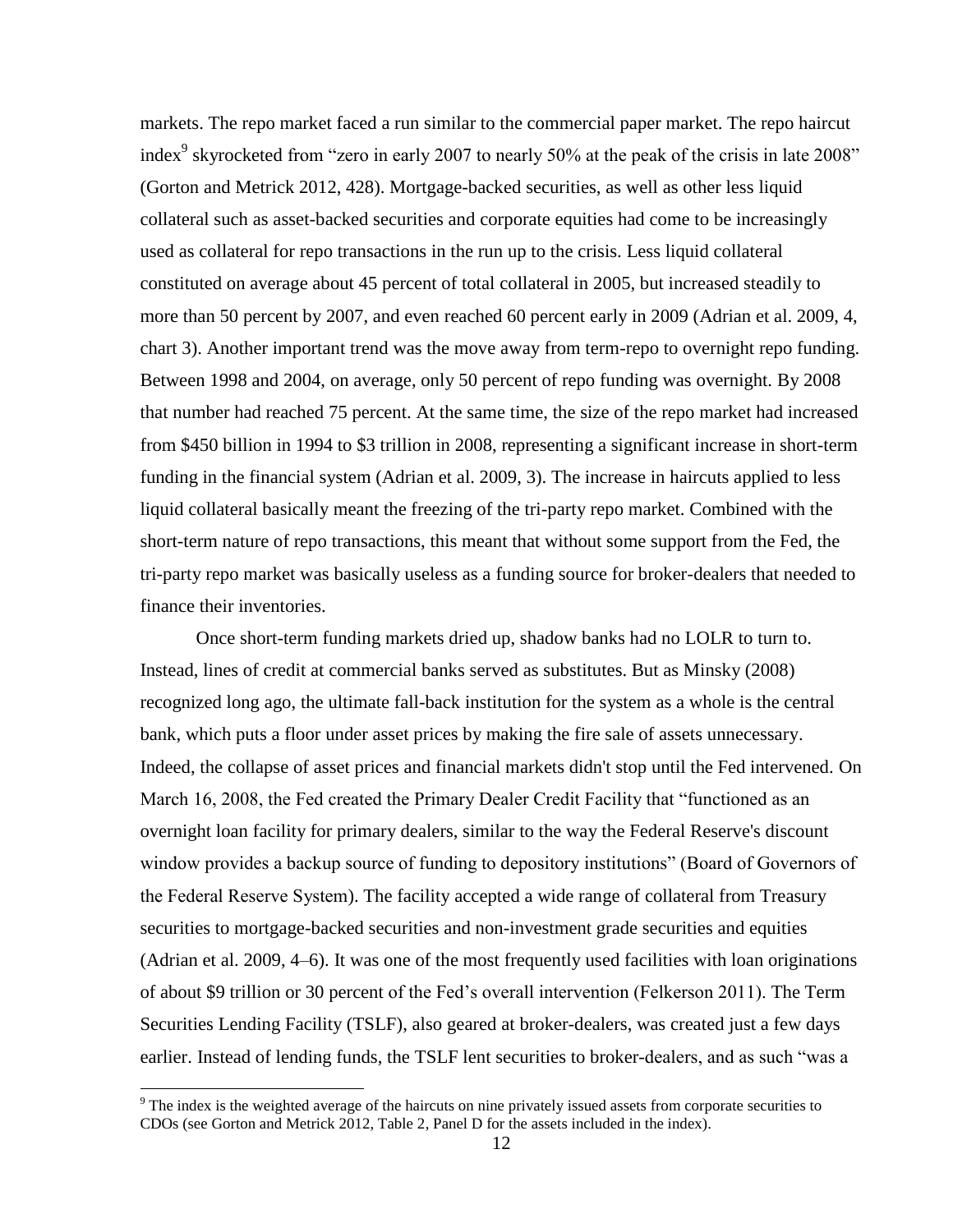means to improve the average quality of broker-dealers' securities warehouses by swapping ABS for Treasury securities" (Pozsar et al. 2013, 12).

After the collapse of Lehman Brothers, the Reserve Primary Fund (a money market fund) "broke the buck" due to its exposure to Lehman's commercial paper, triggering a run on money market mutual funds. Since the latter were important investors in the commercial paper market (asset-backed and unsecured), the run on money market funds directly affected the commercial paper market. It is important to note that while nonfinancial firms use the commercial paper market to raise working capital, financial firms such as finance companies, asset-backed securities issuers, banks and holding companies, as well as foreign financial companies issue most of the commercial paper. As of August 2007, 90 percent of the \$2.2 trillion market constituted asset-backed commercial paper (52 percent) and financial commercial paper (38 percent) issued by banks, finance companies and foreign financial institutions (Adrian et al. 2010, 5). Even after the crisis, out of the total commercial paper outstanding at the end of 2012, nonfinancial corporate business had issued only 13 percent, while foreign financial business had issued 34 percent and US domestic financial institutions, the remaining 47 percent. The Fed established the Commercial Paper Funding Facility (CPFF) to act as an LOLR for the commercial paper market and to stall the run on the issuers. The Fed effectively created a special purpose vehicle that bought highly rated commercial paper from non-financial and financial issuers and used those assets as collateral for borrowing from the New York Federal reserve bank (Adrian et al. 2010, 14). As asset-backed security issuers, that issued ABCP among other liabilities were an important part of the shadow banking system, this was essentially a discount window for the shadow banking system.

In addition to the CPFF, the Fed also created the Asset-Backed Commercial Paper Money Market Mutual Fund Liquidity Facility (AMLF) and the Money Market Investor Funding Facility<sup>10</sup> to support short-term credit markets (Adrian et al. 2010, 23). Through the AMLF, the Fed granted nonrecourse loans to US depository institutions to purchase eligible ABCP from money market mutual funds. The stated purpose of the AMLF was to "help MMMFs that held asset-backed commercial paper (ABCP) meet investors' demands for redemptions, and to foster liquidity in the ABCP market and [money markets](http://www.federalreserve.gov/newsevents/reform_glossary.htm#moneymarkets) more generally" (Board of Governors of the Federal Reserve System). The total loan originations through the

 $10$  Even though no loans were made through this facility, the design and purpose were similar to the AMLF, but with broader eligibility for borrowers.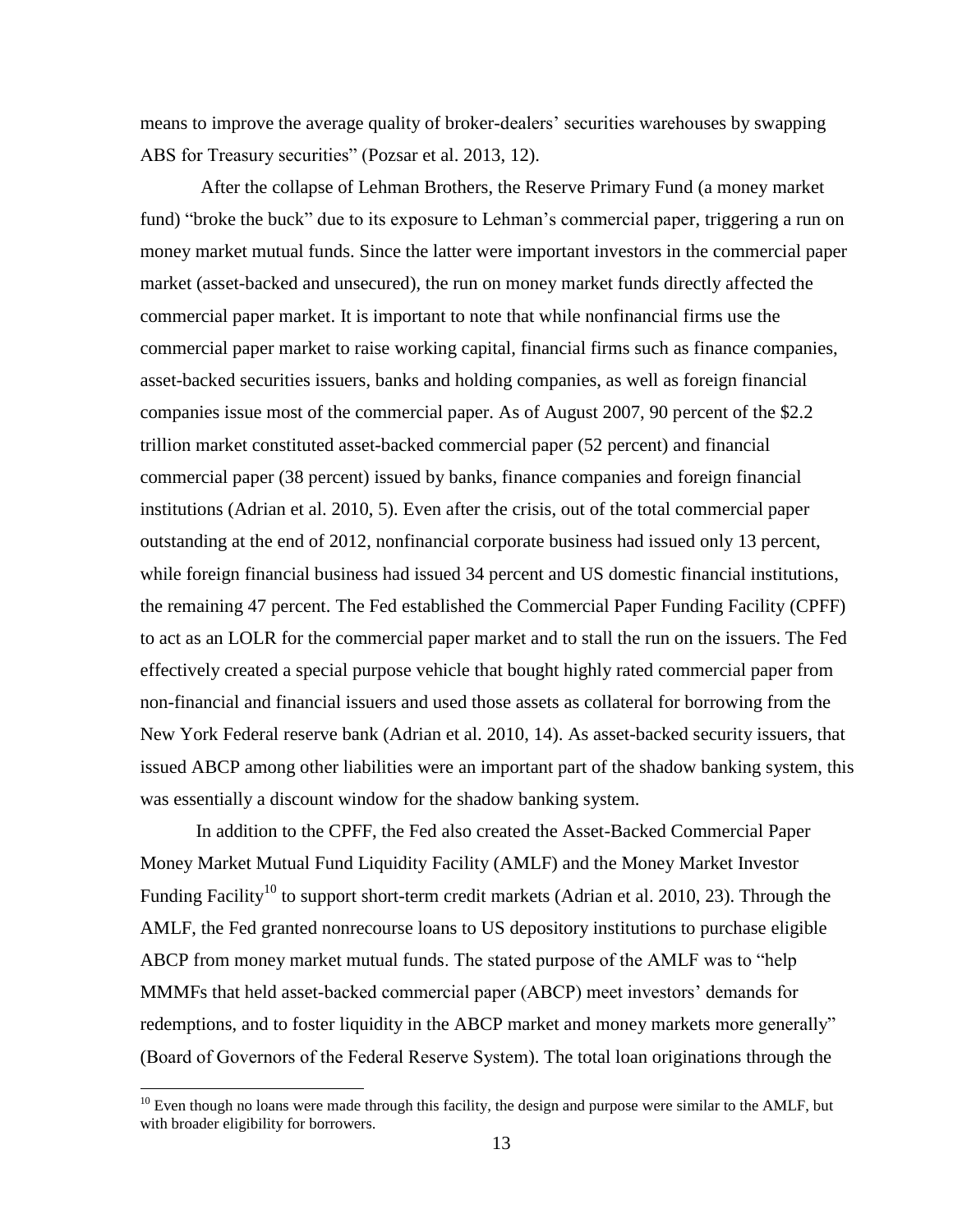CPFF and AMLF were about \$1 trillion, or a little over 3 percent of the Fed's total intervention (Felkerson 2011). To the extent that the AMLF helped money market mutual funds stuck with illiquid assets to meet share redemptions, it was similar to an LOLR lending to a commercial bank facing temporary liquidity issues. However, considering the questionable quality of a lot of the asset-backed paper issued during the boom, it is not clear whether the Fed provided liquidity support, or simply bailed out institutions stuck with assets of questionable quality.

The run on shadow banking was in part a run on the unprotected subsidiaries and offbalance sheet vehicles of the largest financial conglomerates. As explained above, in the modern financial system the links between banks and nonbanks ran far and deep. Many of the universal banks had large broker-dealer subsidiaries that were active in the securitization process. The large holding companies also sponsored a sizable portion of the asset-backed commercial paper conduits. As sponsors of the conduits, they provided liquidity and credit guarantees, which, if triggered, would leave them on the hook for losses. Had the Fed limited its lending to commercial banks only, it might not have been able to prevent a system-wide debt deflation. The largest universal banks would probably still fail due to their connections to the shadow banking system. The Fed clearly realized that the only way to *save and preserve* the financial system was through broad intervention encompassing the markets where these institutions were active. The rise of shadow banking that was tightly intertwined with regulated banks had not only changed the face of the financial system, but also altered the efficacy of traditional LOLR interventions.

The above discussion should not be taken as a justification for the Fed's actions. It is not clear whether saving the financial system in its former form was the desirable public policy objective. The market-based system was praised for being more efficient than the bank-based system. The financial crisis demonstrated that this system couldn't survive without public guarantees. Considering the unstable nature of shadow liquidity creation, by letting certain markets and institutions fail, the Fed may have contributed to a new and healthier financial structure in the longer term.

#### **3.1 Indirect Transfer of Subsidies**

While the direct provision of discount lending to nonbank entities has received a great deal of attention, a more subtle transfer of the public subsidy to unprotected institutions has gone largely unnoticed. In an excellent paper, Saule T. Omarova (2011) details the Federal Reserve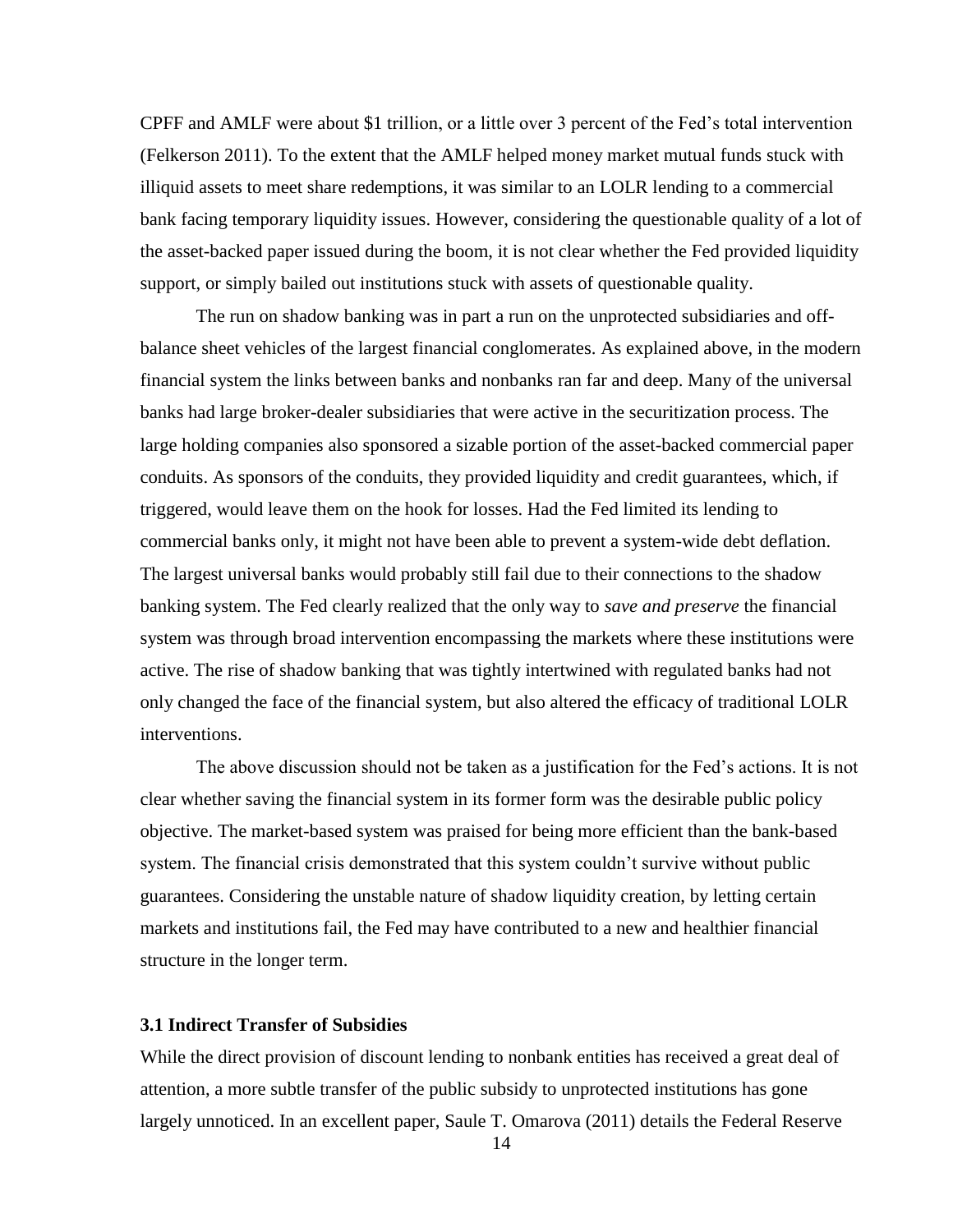Board's practice of granting exemptions to financial conglomerates from restrictions on interaffiliate transactions during and before the crisis, and thus allowing for the public subsidy to leak to nonbank entities. In the discussions leading up to the repeal of the GSA, critics argued that in a universal banking system an FHC's bank subsidiary could channel funds obtained from the central to the nonbank subsidiaries. It could also buy assets that the subsidiary couldn't sell in the market, or pay a price not justified by market conditions, thus taking the risks of the subsidiary into the bank's books. Those who supported the repeal of the law argued that housing nonbank activities in separate subsidiaries of the holding company would help insulate the bank subsidiary from nonbank subsidiaries. Furthermore, sections 23A and 23B of the Federal Reserve Act would safeguard against the transfer of funds and subsidies between subsidiaries (Benston 1990, 25). Section 23A states that "a member bank and its subsidiaries may not purchase a low-quality asset from an affiliate unless the bank or such subsidiary, pursuant to an independent credit evaluation, committed itself to purchase such asset prior to the time such asset was acquired by the affiliate." Additionally, any extension of credit from the bank to the affiliate must be collateralized and "[a] low-quality asset shall not be acceptable as collateral for a loan or extension of credit to, or guarantee, acceptance, or letter of credit issued on behalf of, an affiliate, or credit exposure to an affiliate resulting from a securities borrowing or lending transaction, or derivative transaction." Section 23B places further restrictions on transactions between banks and their nonbank affiliates by requiring that they be "on terms and under circumstances, including credit standards, that are substantially the same, or at least as favorable to such bank or its subsidiary, as those prevailing at the time for comparable transactions with or involving other nonaffiliated companies…"

It was clear to others that simply housing diverse activities in different subsidiaries wouldn't insulate them from each other. Corrigan (1982, 5) argued that especially in times of crisis and panic, such insulation wouldn't be feasible. And arguably, it is in times of crisis that barriers become especially important. As Shull (2002, 56) puts it, the barriers "work reasonably well in good times, but are prone to deteriorate in bad times, and are unlikely to work at all in exigent circumstances."

While the transfer of the subsidy seemed like a remote possibility when the GSA was repealed, it became very real in the midst of the crisis. As Omarova (2011) discusses, the Board continuously granted exemptions, which went against what Section 23A was supposed to accomplish—protect regulated banks from losses of their nonbank affiliates, as well as prevent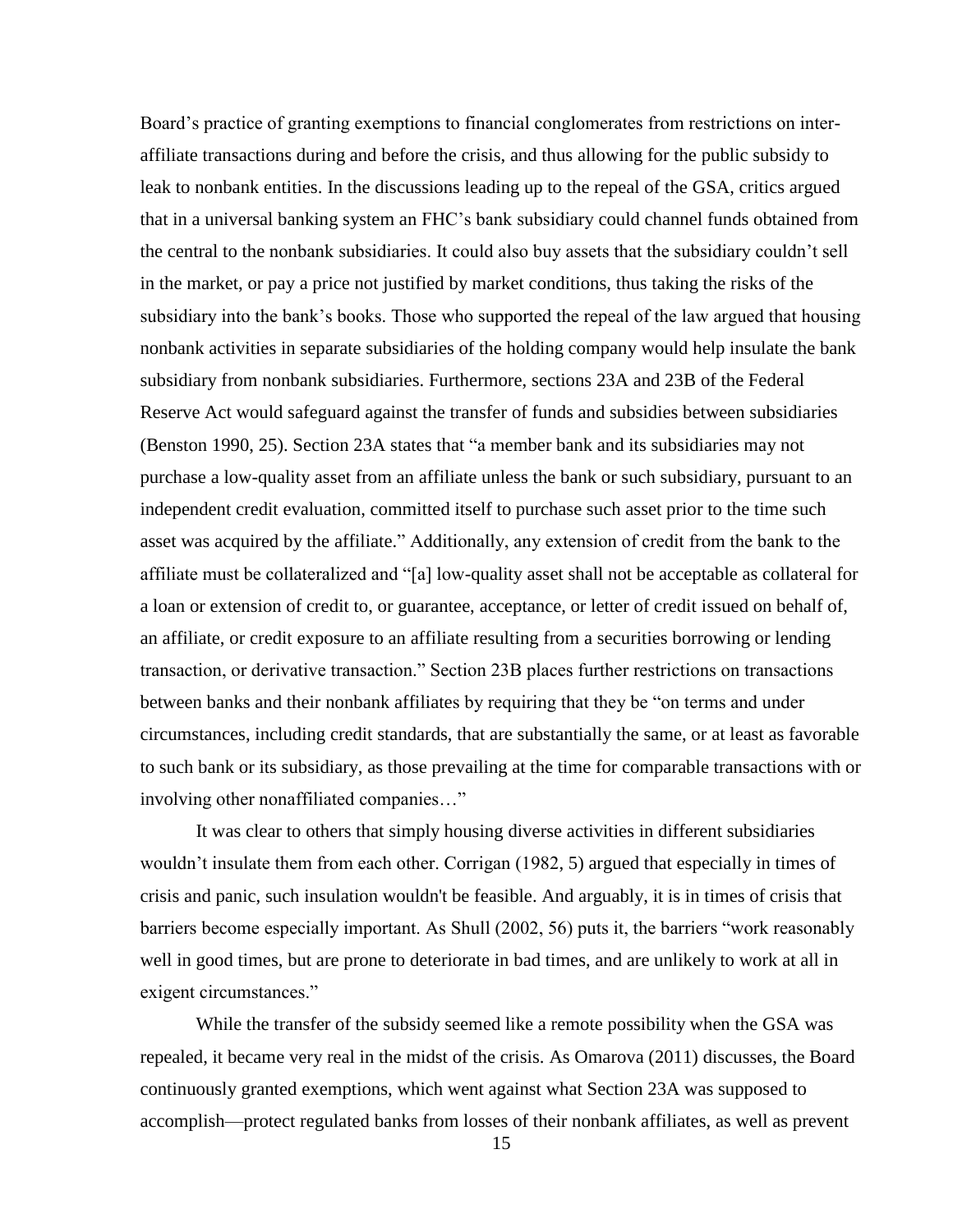the transfer of the public subsidy to the latter. As the Fed set up direct funding facilities for nonbank entities, it also allowed banks to engage in prohibited transactions with their nonbank affiliates. For instance, the Board granted a broad (rather than institution specific) exemption to depository institutions, allowing them to buy ABCP from affiliated money market funds when it set up the AMLF. It argued that since the loans from the Fed were non-recourse loans, the banks would not be on the hook for losses, even if the ABCP lost value. What it failed to note, however, is that one of the functions of Section 23A was to protect the safety net from being used for non-bank entities, and that's exactly how it was used (Omarova 2011, 1736-1737). With the establishment of the Primary Dealer Credit Facility, the Board granted an exemption allowing banks to fund those activities of their affiliates that would normally be funded through the tri-party repo market (Omarova 2011, 1740). As it created the Term Auction Facility (TAF), it also made it easier for non-bank affiliates of universal banks to engage in transactions exempt from Section 23A regulations with their bank affiliates. These exemptions were set to expire together with the TAF. It argued that the purpose of these exemptions was to get the needed liquidity to non-affiliated nonbank entities, but certainly it also helped banks own affiliates (Omarova 2011, 1728–1729).

#### **4. POLICY GOING FORWARD**

Even though Dodd-Frank took on Section 13(3), demonstrating a need to reform the Fed's extraordinary powers, it did not curtail them in any meaningful way. Quite the contrary, it merely reaffirmed the Fed's ability to establish lending facilities to support the financial sector in a crisis in a more or less open-ended manner. Dodd-Frank does require that such facilities have broad-based eligibility, thus preventing an AIG-style bailout (Shull 2012, 8). But it doesn't prevent the Fed from supporting the insurance industry as a whole, for instance. It also requires that the Fed obtain the Treasury's approval before establishing such facilities and submit reports to Congress (ibid). It is doubtful that this will act as a deterrent in a panic. During the financial crisis, we had a Fed Chairman appointed by a Republican president and a Democratic administration, who nevertheless acted together to save the financial system.

As Minsky long recognized, capitalism is a financial system, and financial disturbances and crises are woven into its fabric. If we start our analysis from this perspective, there are obvious benefits to having a safety net for certain financial institutions. Guaranteeing that the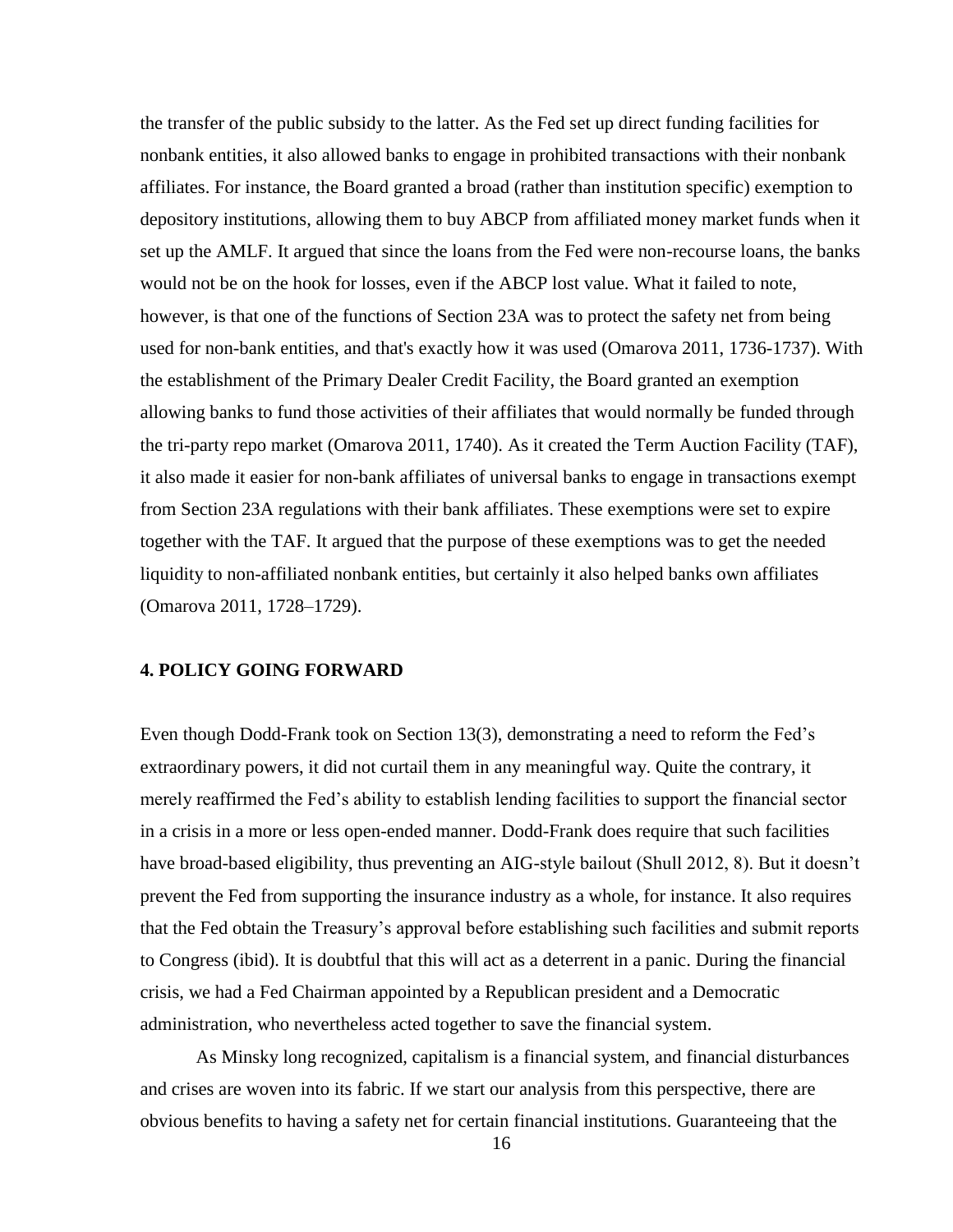value of the liabilities of some institutions, such as banks, will not fall below par is one of the important responsibilities of the government with respect to the performance of the economy<sup>11</sup> (Minsky 1992, 11). By guaranteeing the liabilities of particular institutions through deposit insurance and the LOLR, the government turns purely private liabilities, whose nominal value can fluctuate, into publicly protected liabilities with a fixed nominal value. Such a guarantee ensures that in conditions of increased uncertainty, when there is a tendency to substitute private liquidity with public liquidity, there is one type of privately created financial liability that is as good as the liability of the government. Hence, private liquidity creation need not cease in financial panics, and credit can continue to flow to both financial and nonfinancial firms. A public guarantee prevents the mass exodus out of private liquidity in times of crisis and creates some modicum of stability in an unstable economy.

The important question is whose liabilities the government should guarantee, and consequently who should get access to the LOLR. Should a lender of last resort facility be open to every type of financial institution, or should we attempt to create clear boundaries for the safety net? Some have welcomed the Fed's broader powers as an assumption of its proper role in the modern, market-based financial system. Mehrling (2010) and Mehrling et al. (2012) have argued in favor of the Fed acting as a backstop for the dealer system, i.e., a "dealer of last resort." In a similar vein, Buiter (2008, 32) supports a permanent role for the Fed as a "market maker of last resort," which it should fulfill through outright purchases and by accepting "as collateral in repos and similar secured transactions, systemically important financial instruments that have become illiquid." Such a change of practice would in turn necessitate "extending the range of eligible counterparties to include all institutions deemed systemically important (too large or too interconnected to fail)." Others have been more skeptical of the desirability of a blanket lender of last resort policy. The reasons range from the undemocratic nature of this subsidy to the financial sector (Improving Governance of the Government Safety Net in a Financial Crisis 2012) to the potential loss of independence of the central bank if it dives deeper into the territory of what should be fiscal policy (Goodfriend 2011). Moe (2012, 4) believes that "[e]ven when the central bank has the ability to create abundant official liquidity, there should be some limits to its support for the financial sector." He argues for a two-part policy for determining an "upper limit" for central bank intervention during crisis, in conjunction with

 $11$  Minsky (1991) argued that allowing the value of depository institution liabilities to fall below par was an important ingredient in the debt deflation during the Great Depression.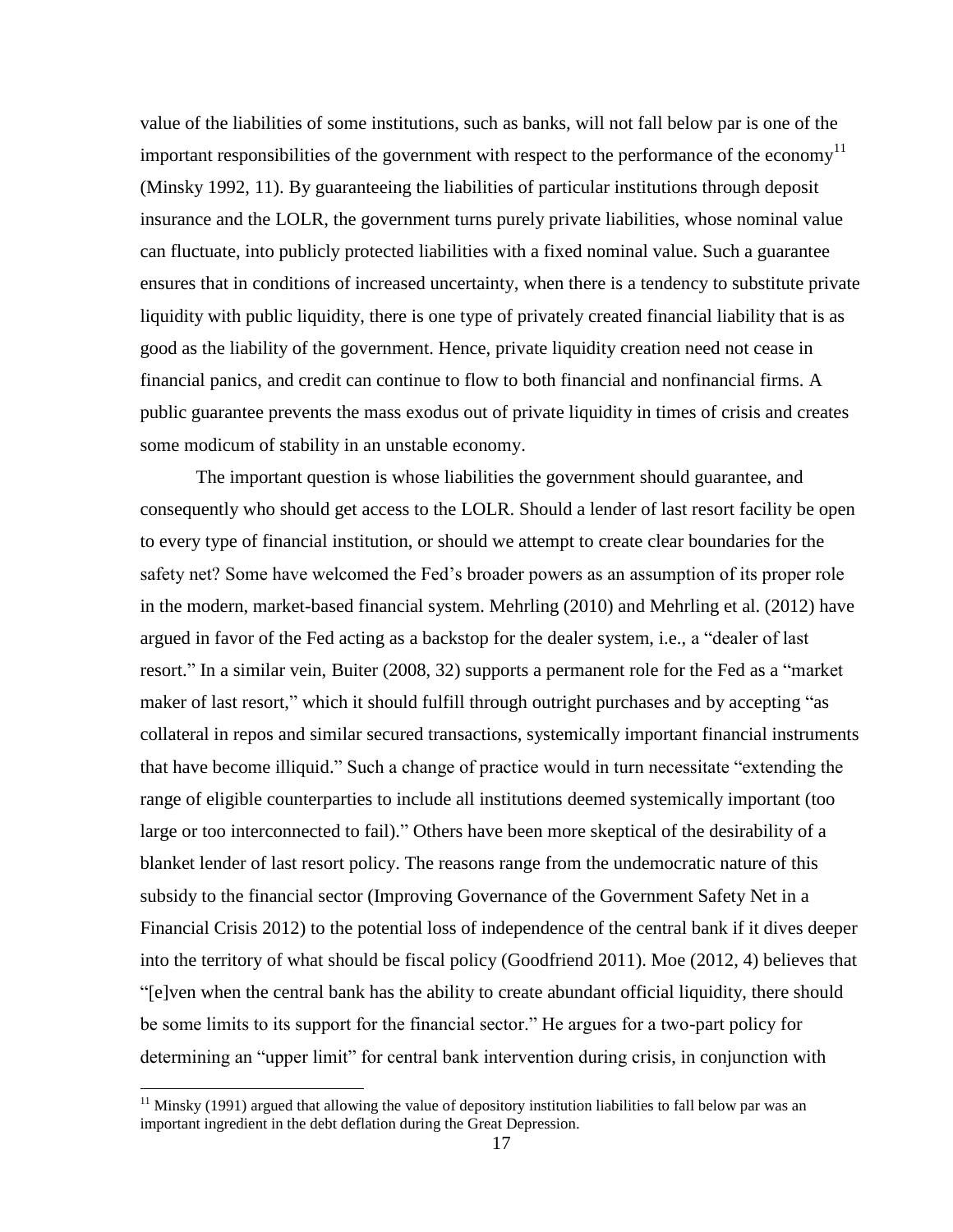trying to minimize the need for it (ibid). One can add that, especially since the central bank does not face any limits on its ability to create liquidity, its hands should be somehow tied to prevent the misuse of this important power.

More importantly, the question of whether the unconventional intervention of the Fed should become a permanent feature of our economy goes back to the question of whether the modern financial system that has emerged as a result of deregulation is a desirable development. Those who favor making the Fed's powers permanent must either implicitly assume that it is, or that even if it's not, reforming it is not feasible. Pozsar (2011, 22) is explicit when he says the following:

"…if the aim is to involve institutional cash pools in credit intermediation to the private sector, recognizing the fact that institutional cash pools prefer to invest cash at a distance from banks and in secured, that is non-M2 types of instruments, implies the broadening of lender of last resort access to non-bank intermediaries that issue such instruments, such as broker-dealers (in the case of repo) and various types of maturity transformation vehicles that issued instruments such as asset-backed commercial paper, et cetera."

In other words, if we want institutional investors to be a part of the "credit intermediation" process, then the instruments that these investors buy should be granted some form of public protection to prevent runs on the institutions that issue them. The social value of such an arrangement is not entirely apparent, however. For example, why does it make sense for a pension fund to own a piece of someone else's mortgage? And even though the market-based system was supposed to be more efficient in providing liquidity to the real economy, it is clear that shadow banking has been able to proliferate partly due to its implicit and free access to the central bank. The financial crisis provides some evidence that it has failed the test of the "marketplace," and was unable to survive without massive government guarantees. The burden of demonstrating that market-based finance is a better system compared to the one where liquidity creation occurred on the balance sheets of commercial banks rests with the supporters of this system.

Reestablishing certain limits on the LOLR activity of the Fed, on the other hand, requires recreating some of the compartmentalization that existed in the financial system prior to the repeal of the GSA. A useful principle to start from is that no private entity should enjoy a government subsidy unless it serves a public purpose. For instance, if we claim that only commercial banks should get access to the LOLR, then we need to explain what socially useful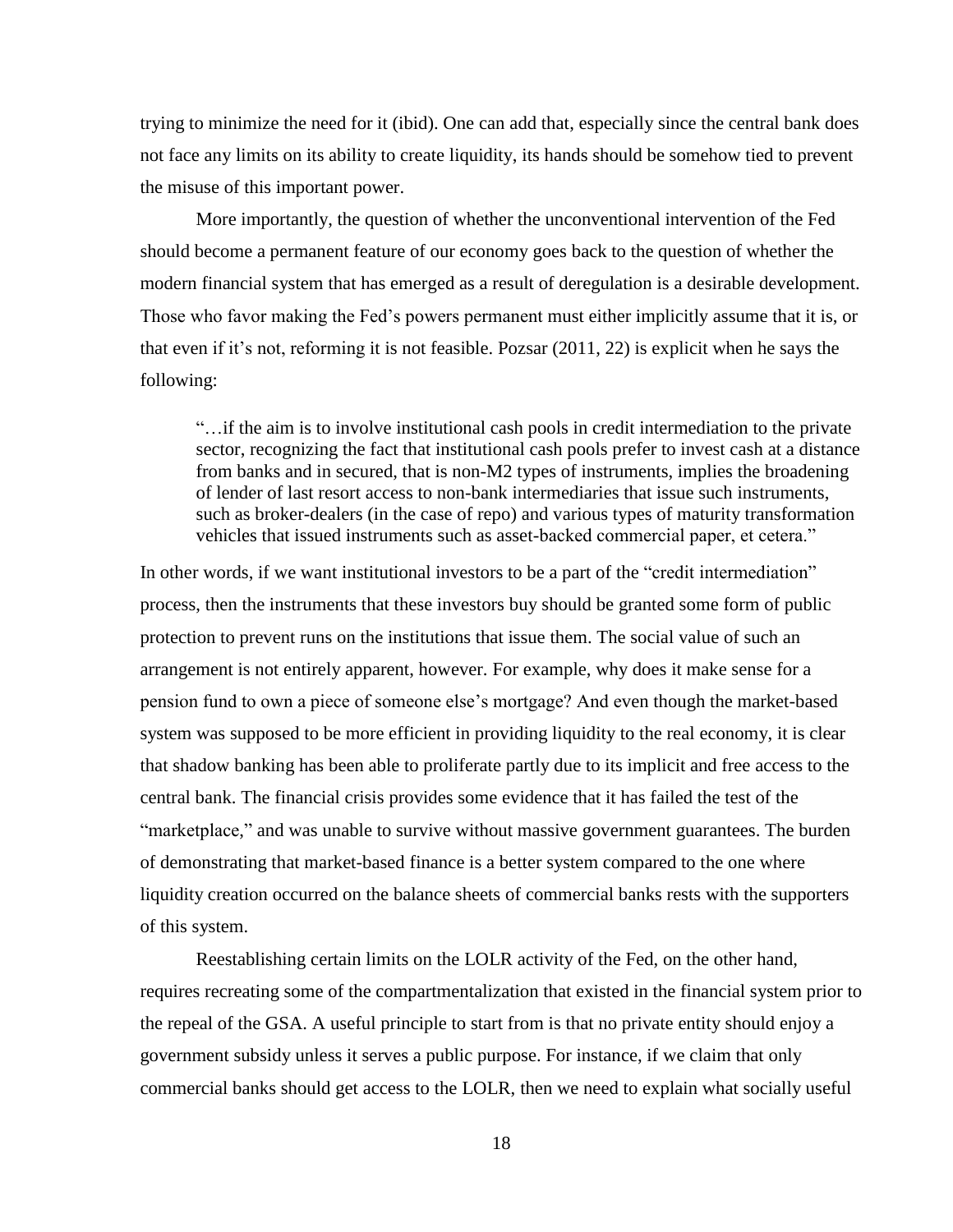function they perform. This requires an understanding of what banks are and how they are different from nonbank financial institutions.

It may be argued that despite the emergence of different types of financial institutions that perform bank-like functions in the post-WWII period, banks are still special. Corrigan (1982, 2) singles out banks' ability to issue "transaction accounts" as one of the important characteristics that makes them special.

Banks "incur liabilities payable on demand at par and [that] are readily transferable by the owner to third parties. The owner of a transaction account can demand and receive currency in the face amount deposited in the account; write a check in the full amount of the account; or perhaps most importantly the owner of the account can transfer the full amount of the account to a third party almost instantaneously by wire transfer" (ibid).

The only institutions in the financial system that come close to issuing transaction accounts are money market mutual funds. Before the crisis money market fund shares were perceived to be as good as bank deposits because they offered check-writing privileges (with certain limitations), and most importantly "guaranteed" a net asset value (NAV) of \$1. In other words, a dollar deposited into a money market fund was "guaranteed" a redemption value of at least one dollar. However, as Corrigan (1982, 3) rightly observes,

"instruments which appear to have bank transaction account characteristics take on those characteristics in part because the acquisition or disposition of such assets involves, at some point, the use of a transaction account at a bank. However, technology makes it possible to manage these financial assets in a way in which their ultimate dependence on a bank account is not apparent to the individual holder of the asset."

For instance, the acquisition of money market fund shares usually involves a transfer of bank deposits to a money market fund at some point. Banks, on the other hand, may issue transaction accounts in two ways. First, they may accept deposits of government money or checks drawn on other banks, which is similar to what money market funds do. Secondly, and most importantly, they can issue transaction accounts when granting loans, basically creating money out of thin air (Kregel 2013).

However, stating that banks are special because they issue transaction accounts payable on demand and at par, and should, therefore, have access to the lender of last resort is a circular argument. It is true that banks are the only entities that can issue the means of payment, but that doesn't necessarily stem from anything that's special about banks, but is rather a monopoly that the government grants to banks when it guarantees their liabilities. The latter involves deposit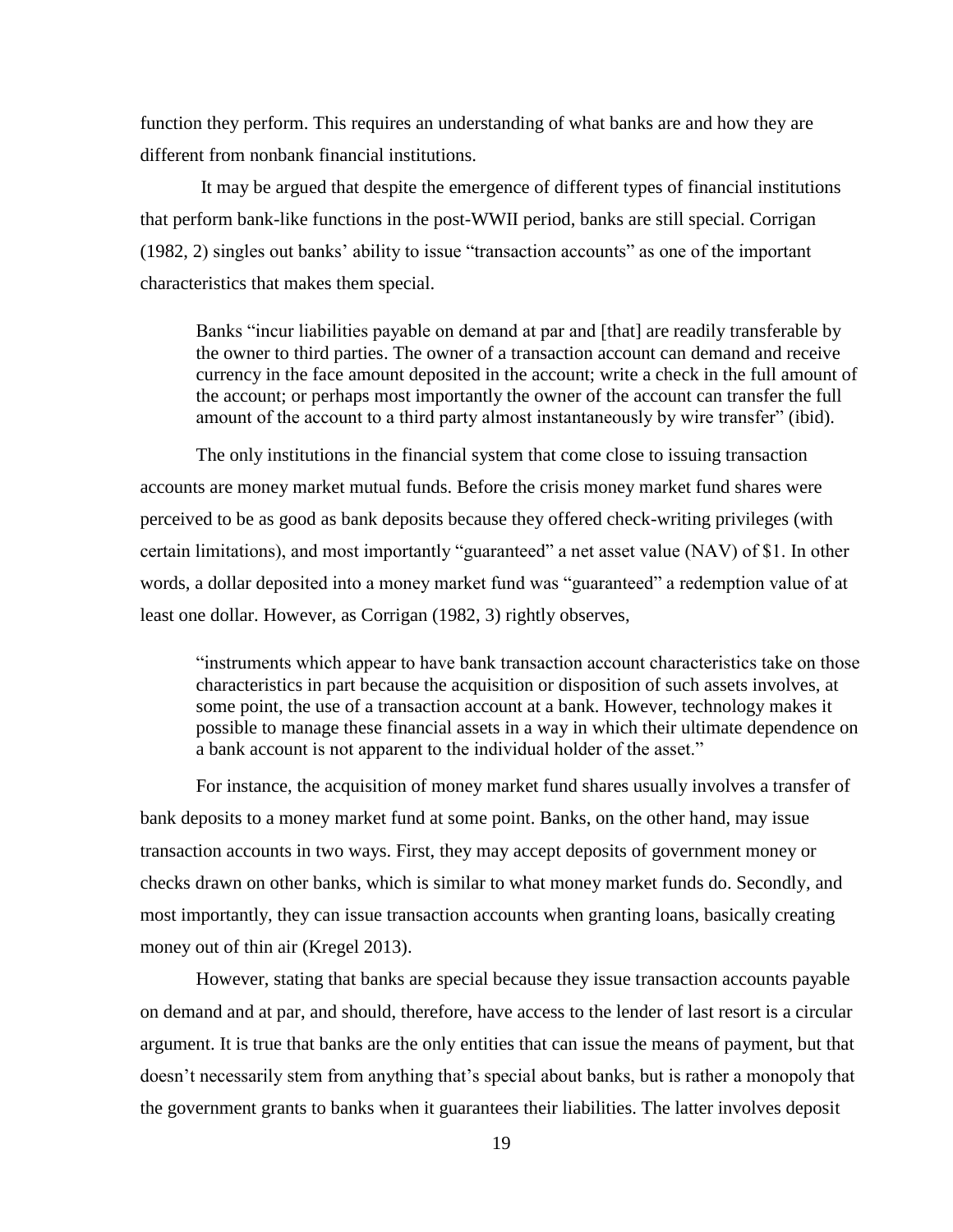insurance, but most importantly the access to the central bank, which is ultimately the currency monopolist in the economy. Therefore, the issuance of transaction accounts cannot really define banks and serve as a criterion for erecting lender of last resort boundaries.

What is special about banks is not the fact they issue the means of payment, and hence, create liquidity, but *how* they do that. Banks create liquidity by "accepting" the liabilities of other economic agents and substituting their own liabilities for the accepted liabilities. According to Minsky "The fundamental banking activity is accepting, that is, guaranteeing that some party is creditworthy. A bank, by accepting a debt instrument, agrees to make specified payments if the debtor will not or cannot. ... A bank loan is equivalent to a bank's buying a note that it has accepted." (2008, 256)

If performed properly, banks' "acceptance" of other sectors' liabilities allows creditworthy customers to get funding to support the continuous use of capital equipment or to finance consumption, which still indirectly finances investment. By accepting the less liquid liabilities of households and firms and substituting their own liabilities for these, banks create liquidity which supports the capital development of the economy, broadly defined (Wray 2010). Thus, the "acceptance" function of commercial banks has a socially useful role. The proper performance of the acceptance function, however, requires that the risks be held on the bank's balance sheet. As the bank is taking the risk of failure of the borrower, it is a partner of the borrower, rather than simply a lender, and therefore has an incentive in the borrower's success (Minsky 2008, 260). Even though money market mutual funds, investment banks and a whole host of markets and institutions participate in private liquidity creation as described in Section 2, none of this involves the acceptance of clients' liabilities based on credit analysis.

As a practical policy matter, we could use the principle that only depository institutions with publicly guaranteed liabilities should have access to the LOLR. Furthermore, all other institutions should be prohibited from offering deposit-like instruments with implied guaranteed nominal value. Using government insurance as a precondition for LOLR support will certainly limit the type of institutions that can have access to the Fed. It is true, that during the crisis, the Treasury decided to guarantee par redemption of money market fund liabilities.<sup>12</sup> Hence, even

 $12$  This option no longer seems to be on the table as the Emergency Economic Stabilization Act of 2008 now explicitly prohibits the Secretary of Treasury from "from using the Exchange Stabilization Fund for the establishment of any future guaranty programs for the United States money market mutual fund industry." (Emergency Economic Stabilization Act of 2008, Public Law 110-343, 122 Stat. 3765 § 131)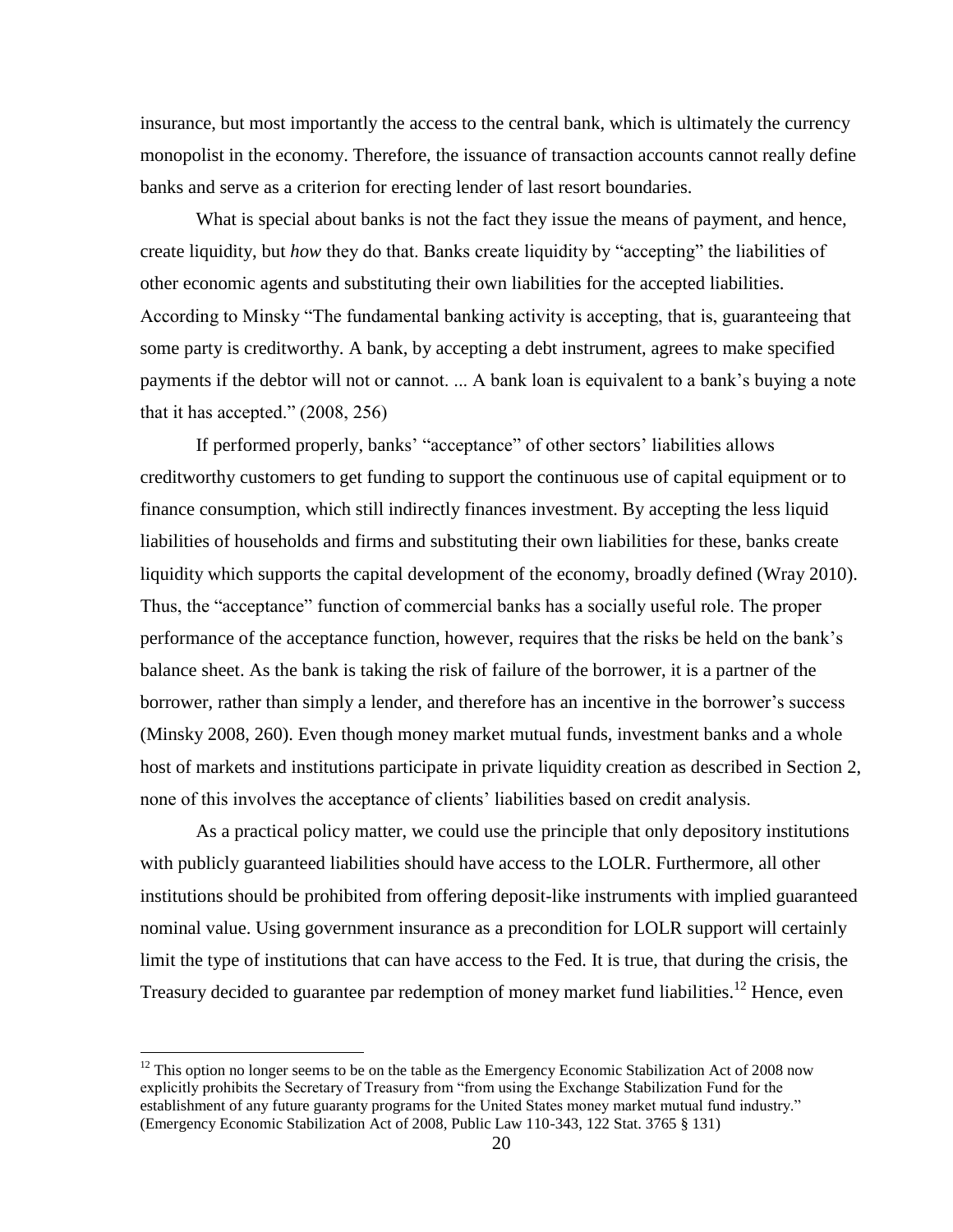this principle could be violated in times of peril. But arguably, this is harder to do than simply grant access to the LOLR facility to every entity in the economy.

The above-mentioned recommendations do not solve all the problems that the existence of universal banks poses for the safety net. Even if the safety net were restricted to depository institutions, universal banks would still enjoy access to it, and could transfer the subsidy to their nonbank affiliates. To avoid this, rules guiding transactions between banks and their affiliates need to be strengthened and most importantly adhered to. Dodd-Frank attempts to strengthen the walls separating banks and their nonbank subsidiaries by broadening the transactions covered under Section 23A and tightening the requirements for granting exceptions. Derivatives and securities lending and borrowing are now considered "covered transactions" under Section 23A. Collateral requirements for transactions with affiliates have also been strengthened. Even though the Federal Reserve Board still retains the ability to grant exemptions, this authority is now shared with the OCC and FDIC. Importantly, the FDIC has the power to veto the granting of exemptions if doing so "presents an unacceptable risk to the federal deposit insurance fund" (Omarova 2011, 364).

But as Omarova (2011) points out, Dodd-Frank does not alter "the fundamental dynamics of the regulatory decision making in times of crisis" (1762). Rules may have been strengthened, but the recent experience shows that rules are easily bent in the name of serving the public interest when the survival of the system is at stake. And more importantly, as has been explained in Section 2, the ability to implicitly take advantage of the safety net by affiliating with a commercial bank has acted as a major catalyst in the proliferation of the shadow banking system. Strengthening the rules that govern inter-affiliate transactions could potentially stall this process from moving forward (Omarova 2011, 1765). Clearly setting the expectations of financial firms about where the lender of last resort line is drawn may prevent the further rise of the market-based system that is implicitly sponsored by banks and hence, the government.

## 5. **CONCLUSION**

The repeal of the Glass-Steagall Act has created a financial system where banks and nonbanks are increasingly intertwined. This interconnectedness has altered the efficacy of traditional lender-of-last-resort activities, making it impossible to support one without supporting the other.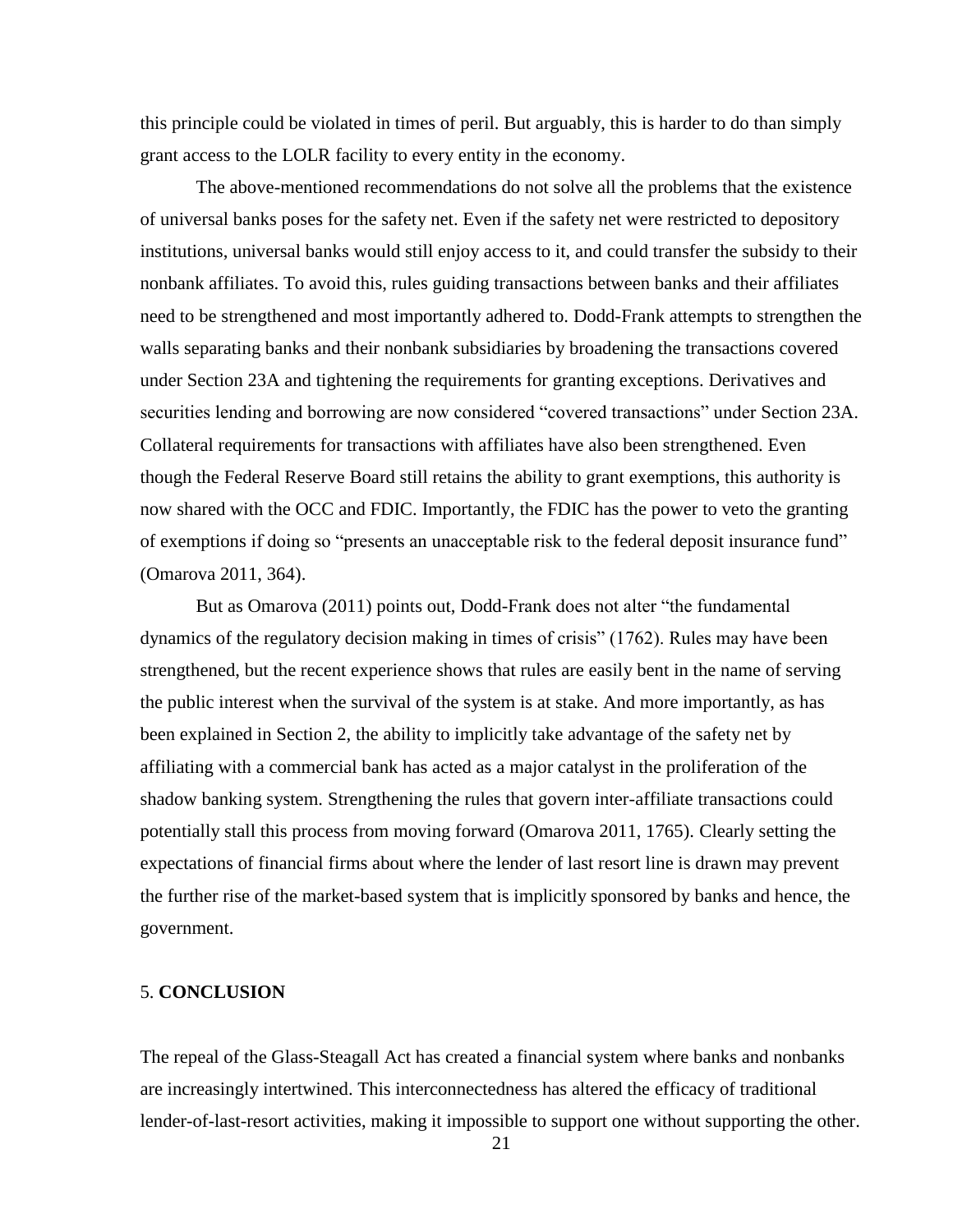It necessitated the unprecedented intervention of the Federal Reserve during the crisis, which involved opening the discount window to a wide range of nonbank entities. It is not clear, however, whether the nonbank entities that got access to the Fed in the midst of the crisis serve a social function. Therefore, whether this should be the model for the LOLR institution going forward is up for debate.

Clearly, the purported benefits of the market-based financial system have not materialized. In fact, it was only able to survive thanks to significant support from the Federal Reserve. It is necessary to rethink whether it's the financial system, rather than the LOLR institution that needs to be reformed. Going back to a system where most of the liquidity creation occurs on the balance sheets of banks may be the right solution. Even though Dodd-Frank did not compartmentalize the financial system, it is still possible to recreate boundaries within it by establishing boundaries for the public safety net. One useful principle for recreating limits on the use of the safety net is that only entities that serve the public purpose may have access to it. Moreover, such institutions need to be tightly regulated and supervised by the lender of last resort itself.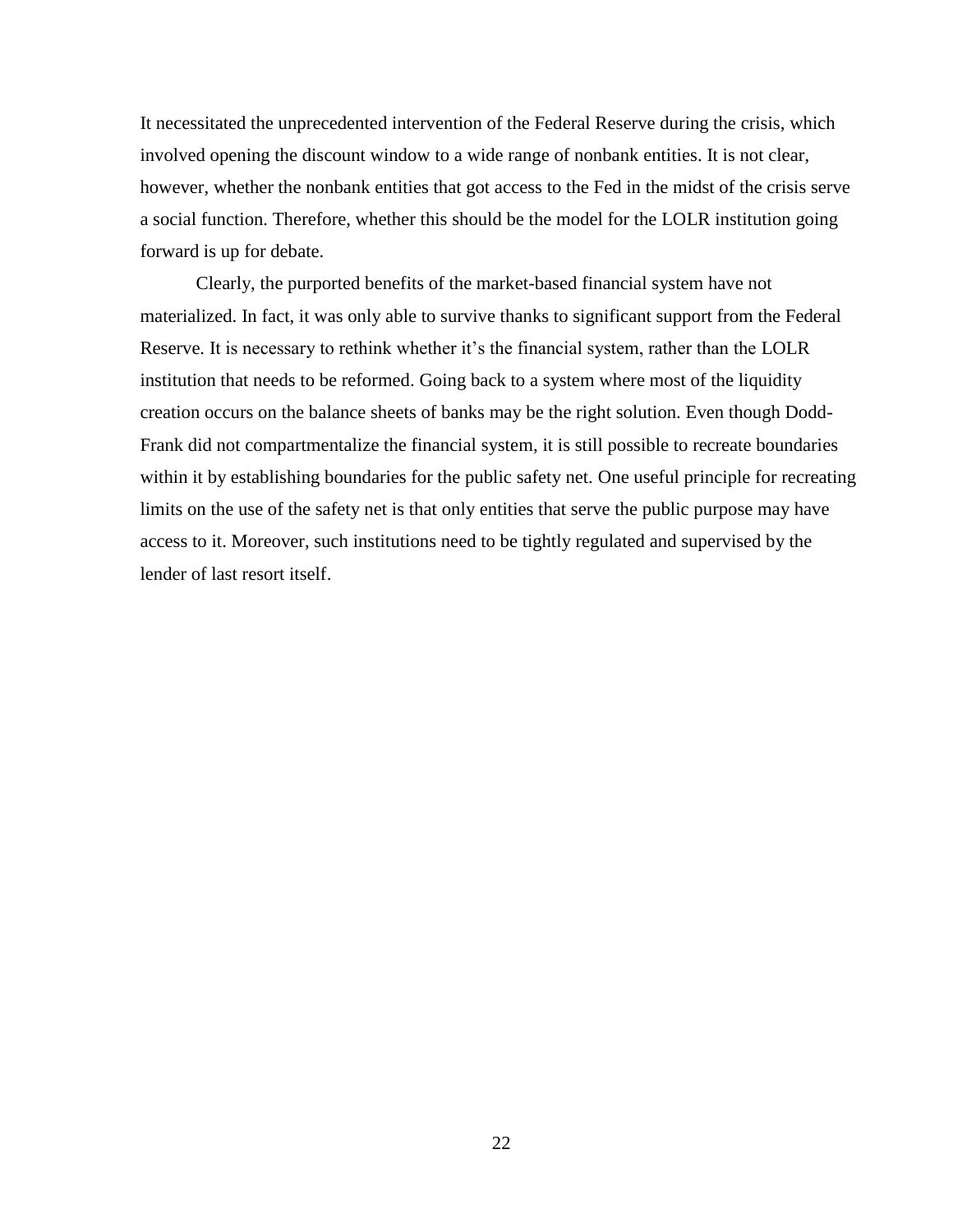#### **References**

- Adrian, T., K. Kimbrough, and D. Marchioni. 2010. "The Federal Reserve's Commercial Paper Funding Facility," Federal Reserve Bank of New York *Staff Report* No. 423. January.
- Adrian, T. and H.S. Shin. 2009. "The Shadow Banking System: Implications for Financial Regulation," Federal Reserve Bank of New York *Staff Report* No. 382. July.
- Adrian, T., C.R. Burke, and J.J. McAndrews. 2009. "The Federal Reserve's Primary Dealer Credit Facility," Federal Reserve Bank of New York Current Issues in Economics and Finance, 15, 4.
- Benston, G.J. 1990. *The Separation of Commercial and Investment Banking: The Glass-Steagall Act Revisited and Reconsidered.* New York: Oxford University Press.
- Buiter, W.H. 2008. *Central Banks and Financial Crises.* Discussion paper, 619. Financial Markets Group, London School of Economics and Political Science, London, UK.
- Boyd, John H., and M. Gertler. 1993. "U.S. Commercial Banking: Trends, Cycles and Policy," NBER Macroeconomics Annual, Volume 8, Olivier Blanchard and Stanley Fischer (ed.).
- Cheun, S., I. von Köppen-Mertes, and B. Weller. 2009. "The Collateral Frameworks of the Eurosystem, the Federal Reserve System and the Bank of England and the Financial Market Turmoil," ECB Occasional Paper No. 207. Frankfurt, Germany: European Central Bank.
- Corrigan, E.G. 1982. "Are Banks Special?" Annual Report Essay, Federal Reserve Bank of Minneapolis.
- Felkerson, J.A. 2011. "29,000,000,000: A Detailed Look at the Fed's Crisis Response by Funding Facility and Recipient," Levy Economics Institute of Bard College*, Public Policy Brief* No 123.
- Board of Governors of the Federal Reserve System. "Primary Dealer Credit Facility," News and Events: Regulatory Reform.
- Goodfriend, M. 2011. "Central Banking in the Credit Turmoil: An Assesment of Federal Reserve Practice," April. *Journal of Monetary Economics*. Vol. 58, Issue 1: 1-12.
- Gorton, G. and A. Metrick. 2012. "Securitized Banking and the Run on Repo," *Journal of Financial Economics*, 104: 425-51.
- Kregel, J.A. 2009. "Background Considerations to a Regulation of the U.S. Financial System: Third Time a Charm? Or Strike Three?" Levy Economics Institute of Bard College, *Working Paper* No. 557 (March).
- 2010. "No Going Back: Why we Cannot Restore Glass-Steagall's Separation of Banking and Finance," Levy Economics Institute of Bard College, *Public Policy Brief* No. 107.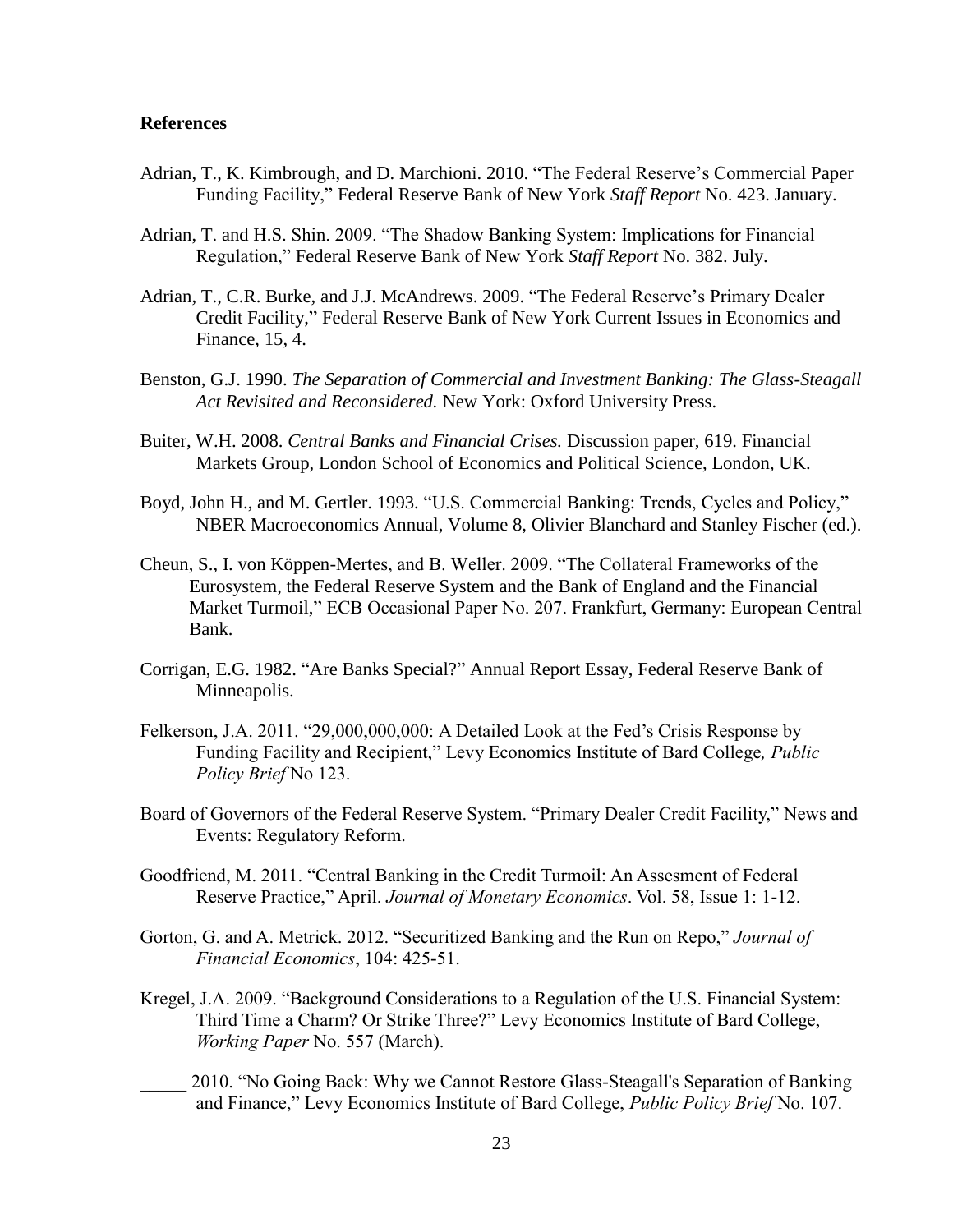- \_\_\_\_\_ 2012. "Regulating the Financial System in a Minskyan Perspective," Remarks prepared for the conference "Financial Stability and Growth," Phase 3 of the Ford Foundation project: "Growth with Financial Stability and New Developmentalism," organized by the Centre for Structuralist Development Macroeconomics of the São Paulo School of Economics of Getulio Vargas Foundation, São Paulo, Brazil. March 22-23.
- \_\_\_\_\_ 2013. "Lessons from the Cypriot Deposit Haircut for EU Deposit Insurance Schemes," Levy Economics Institute of Bard College, *Policy Note*. April.
- McCulley, P. 2007. "General Discussion: Housing and Monetary Policy," in *Housing, Housing Finance and Monetary Policy*. Proceedings of a symposium sponsored by the Federal reserve Bank of Kansas city, Jackson Hole, Wyoming.
- Mehrling, P. 2010. *The New Lombard Street: How the Fed Became the Dealer of Last Resort.*  Princeton, NJ: Princeton University Press.
- Mehrling, P., Z. Pozsar, J. Sweene, and D. Neilson. 2012. "Bagehot was a Shadow Banker: Shadow Banking, Central Banking and the Future of Global Finance," August. Available at: http://papers.ssrn.com/sol3/papers.cfm?abstract\_id=2232016
- Minsky, H.P. 1988. "Money Manager Capitalism, Fiscal Independence and International Monetary Reconstruction," paper prepared for a Round Table Conference, "The Relationship Between International Economic Activity and International Monetary Reconstruction." Castle Szirak, Hungary. August 25-26.
- \_\_\_\_\_ 1991. "The Rationale for the Conference: An Agenda for the Good Financial Economy, Remarks Prepared for Conference "Restructuring the Financial Structure for Economic Growth," Levy Economics Institute of Bard College
- 1992. "Stabilizing an Unstable Economy: Testing the Institutional Structure," paper prepared for a session on June 16. The Hyman P. Minsky Collection at The Levy Economics Institute of Bard College. *Photocopy.*
- \_\_\_\_\_ 1994. "Financial Instability and the Decline (?) of Banking: Public Policy Implications," Levy Economics Institute of Bard College. *Working Paper* No. 127 (October).
	- \_\_\_\_\_ 2008. *Stabilizing an Unstable Economy*. New York, NY: McGraw Hill.
- Moe, T.G. 2012. "Shadow Banking and the Limits of Central Bank Liquidity Support: How to Achieve a Better Balance Between Global and Official Liquidity," Levy Economics Institute of Bard College, *Working Paper* No. 712. April.
- Nersisyan, Y. 2013. "Multifunctional Banking and Financial Fragility: What should Banks do?" Ph.D. diss., University of Missouri-Kansas City.
- Omarova, S.T. 2011. "From Gramm-Leach Bliley to Dodd-Frank: The Unfulfilled Promise of Section 23A of the Federal Reserve Act," *North Carolina Law Review* 89: 1683-1769.